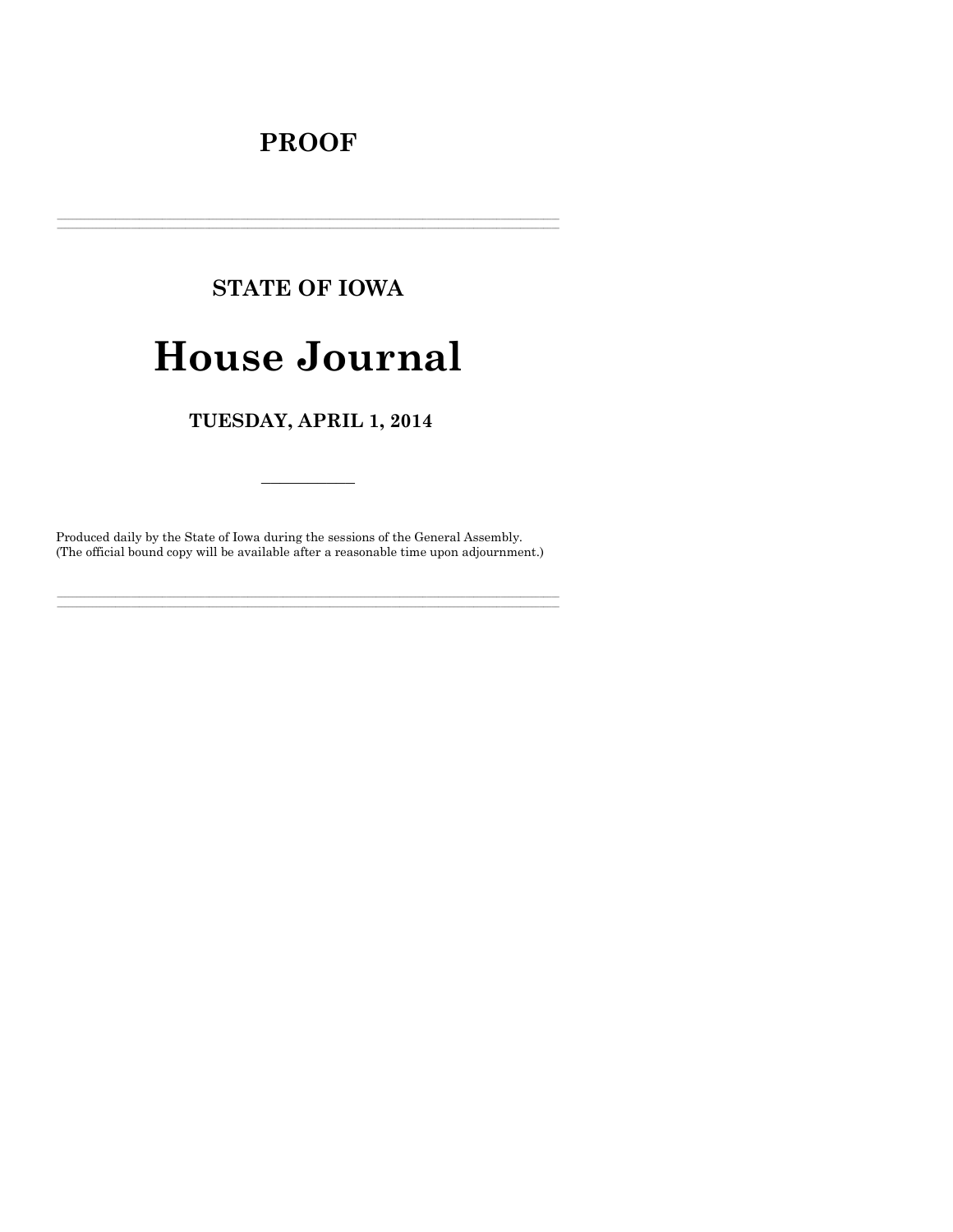## **JOURNAL OF THE HOUSE**

Seventy-ninth Calendar Day - Fifty-fifth Session Day

Hall of the House of Representatives Des Moines, Iowa, Tuesday, April 1, 2014

The House met pursuant to adjournment at 8:36 a.m., S. Olson of Clinton in the chair.

Prayer was offered by Monsignor Drake Shafer, St. Ann's Catholic Church, Long Grove. He was the guest of Representative S. Olson of Clinton County.

#### PLEDGE OF ALLEGIANCE

The Pledge of Allegiance was led by Alec Norem, Page from Goldfield.

The Journal of Monday, March 31, 2014, was approved.

#### SPECIAL PRESENTATIONS

Kressig of Black Hawk introduced to the House, former state legislator, Gene Ficken.

The House rose and expressed its welcome.

Vander Linden of Mahaska presented to the House, the Queen of the 2014 Pella Tulip Festival and her court.

The House rose and expressed its welcome.

#### MESSAGES FROM THE SENATE

The following messages were received from the Senate:

Mr. Speaker: I am directed to inform your honorable body that the Senate has on March 31, 2014, amended and passed the following bill in which the concurrence of the House is asked:

[House File 2192,](http://coolice.legis.iowa.gov/Cool-ICE/default.asp?Category=billinfo&Service=Billbook&frame=1&GA=85&hbill=HF2192) a bill for an act relating to rural water providers by making changes to water service requirements.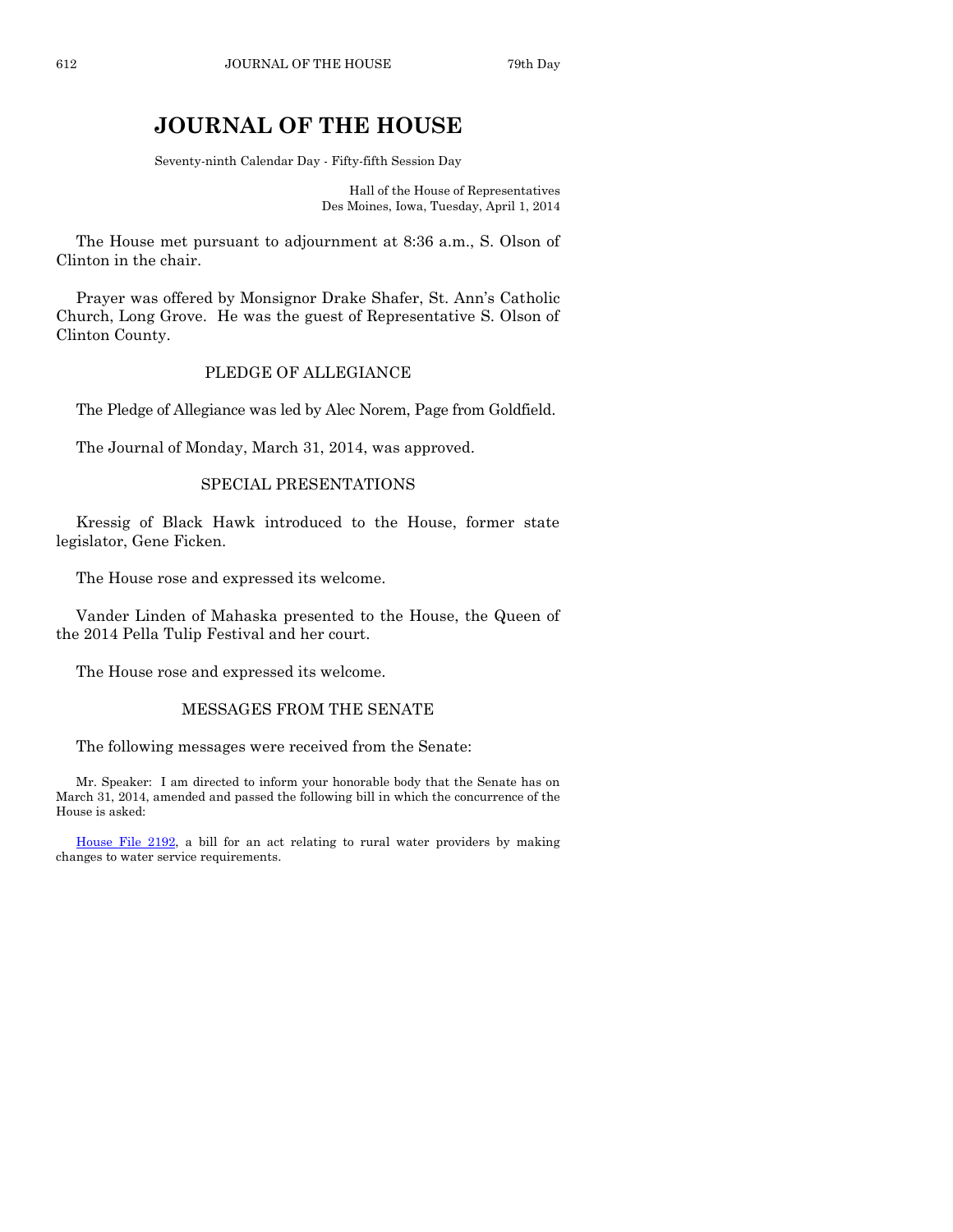Also: That the Senate has on March 31, 2014, amended and passed the following bill in which the concurrence of the House is asked:

[House File 2366,](http://coolice.legis.iowa.gov/Cool-ICE/default.asp?Category=billinfo&Service=Billbook&frame=1&GA=85&hbill=HF2366) a bill for an act relating to local elections and voter registration by providing for electronic storage of voter registration applications by a county and by providing changes in the process for filling vacancies in elective city office.

#### MICHAEL E. MARSHALL, Secretary

On motion by Upmeyer of Cerro Gordo, the House was recessed at 8:47 a.m., until 2:00 p.m.

#### AFTERNOON SESSION

The House reconvened at 2:10 p.m., Windschitl of Harrison in the chair.

#### QUORUM CALL

A non-record roll call was requested to determine that a quorum was present. The vote revealed ninety-six members present, four absent.

Speaker Paulsen in the chair at 2:20 p.m.

#### MESSAGES FROM THE SENATE

The following messages were received from the Senate:

Mr. Speaker: I am directed to inform your honorable body that the Senate has on April 1, 2014, concurred in the House amendment and passed the following bill in which the concurrence of the Senate was asked:

[Senate File 2168,](http://coolice.legis.iowa.gov/Cool-ICE/default.asp?Category=billinfo&Service=Billbook&frame=1&GA=85&hbill=SF2168) a bill for an act creating the Iowa uniform power of attorney Act and providing penalties and including applicability provisions.

Also: That the Senate has on April 1, 2014, refused to concur in the House amendment to the following bill in which the concurrence of the Senate was asked:

[Senate File 2251,](http://coolice.legis.iowa.gov/Cool-ICE/default.asp?Category=billinfo&Service=Billbook&frame=1&GA=85&hbill=SF2251) a bill for an act relating to the state child care assistance program eligibility and application provisions.

Also: That the Senate has on April 1, 2014, passed the following bill in which the concurrence of the House is asked:

[Senate File 2344,](http://coolice.legis.iowa.gov/Cool-ICE/default.asp?Category=billinfo&Service=Billbook&frame=1&GA=85&hbill=SF2344) a bill for an act relating to renewable fuels, by providing for biobutanol and biobutanol blended gasoline, modifying the rate of the E-15 plus gasoline promotion tax credit and extending provisions for renewable fuel tax credits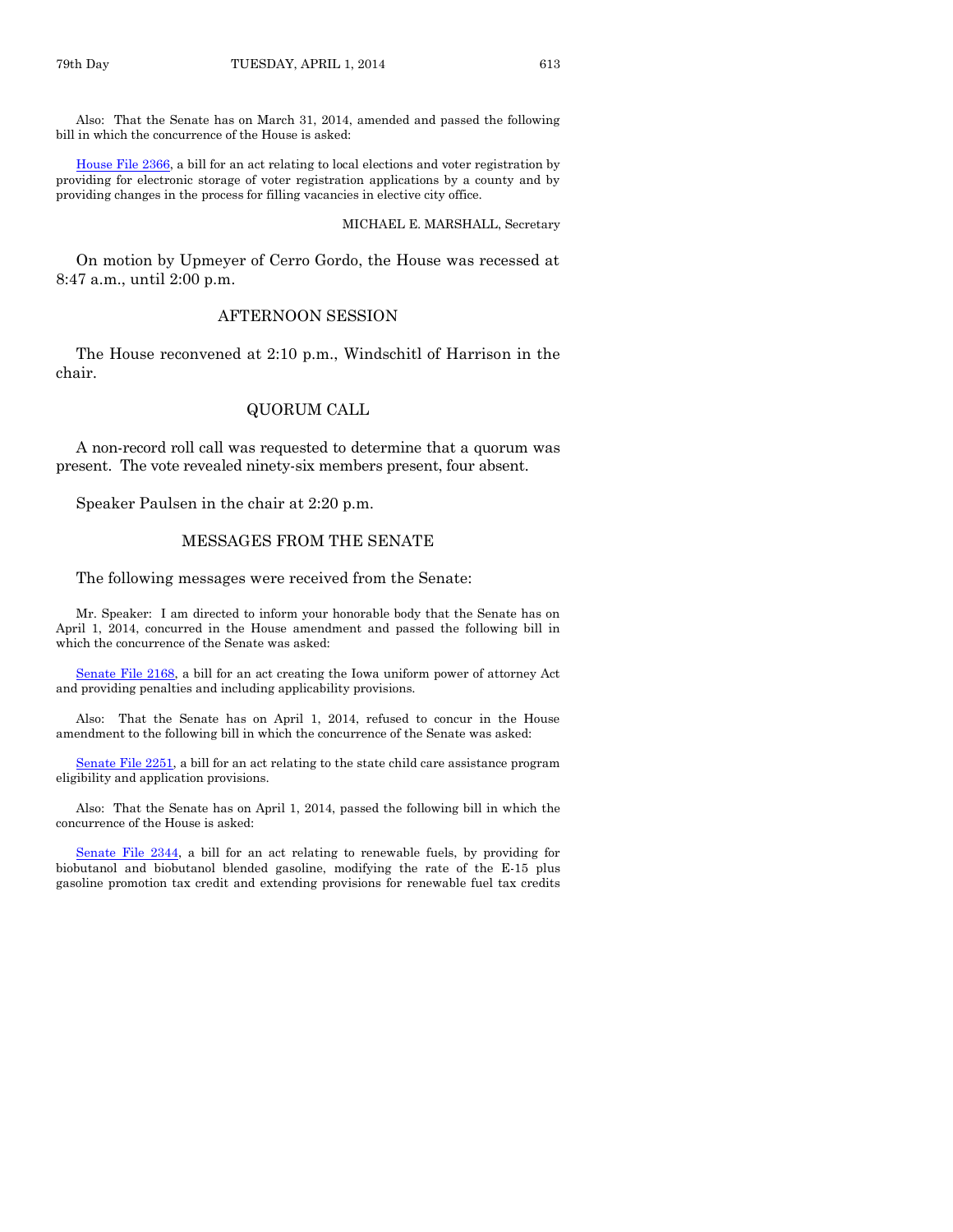and a biodiesel production refund, and including effective date and retroactive applicability provisions.

MICHAEL E. MARSHALL, Secretary

#### CONSIDERATION OF BILLS Appropriations Calendar

**[House File 2450,](http://coolice.legis.iowa.gov/Cool-ICE/default.asp?Category=billinfo&Service=Billbook&frame=1&GA=85&hbill=HF2450)** a bill for an act relating to appropriations to the justice system and including effective date provisions, was taken up for consideration.

Hagenow of Polk in the chair at 2:47 p.m.

T. Taylor of Linn offered amendment H-[8168](http://coolice.legis.iowa.gov/Cool-ICE/default.asp?Category=billinfo&Service=Billbook&frame=1&GA=85&hbill=H8168) filed by him and moved its adoption.

Roll call was requested by T. Taylor of Linn and Hunter of Polk.

Rule 75 was invoked.

On the question "Shall amendment  $H-8168$  $H-8168$  be adopted?" ( $H.F. 2450$ )

The ayes were, 47:

| Abdul-Samad        | Anderson   | Bearinger | Berry             |
|--------------------|------------|-----------|-------------------|
| Cohoon             | Dawson     | Dunkel    | Forbes            |
| Gaines             | Gaskill    | Hall      | Hanson            |
| Heddens            | Hunter     | Isenhart  | Jacoby            |
| Kajtazovic         | Kearns     | Kelley    | Kressig           |
| Lensing            | Lundby     | Lykam     | Mascher           |
| Meyer              | Miller, H. | Muhlbauer | Murphy            |
| Oldson             | Olson, R.  | Olson, T. | Ourth             |
| Prichard           | Riding     | Ruff      | Running-Marquardt |
| Smith, M.          | Staed      | Steckman  | Stutsman          |
| Taylor, T.         | Thede      | Thomas    | Wessel-Kroeschell |
| Winckler           | Wolfe      | Wood      |                   |
| The nays were, 52: |            |           |                   |
| Alons              | Bacon      | Baudler   | Brandenburg       |
| <b>Byrnes</b>      | Costello   | Cownie    | Devoe             |
| Dolecheck          | Drake      | Fisher    | Forristall        |
| Fry                | Gassman    | Grasslev  | Gustafson         |
| Hanusa             | Heartsill  | Heaton    | Hein              |
| Hess               | Highfill   | Huseman   | Jorgensen         |

Kaufmann Klein Koester Landon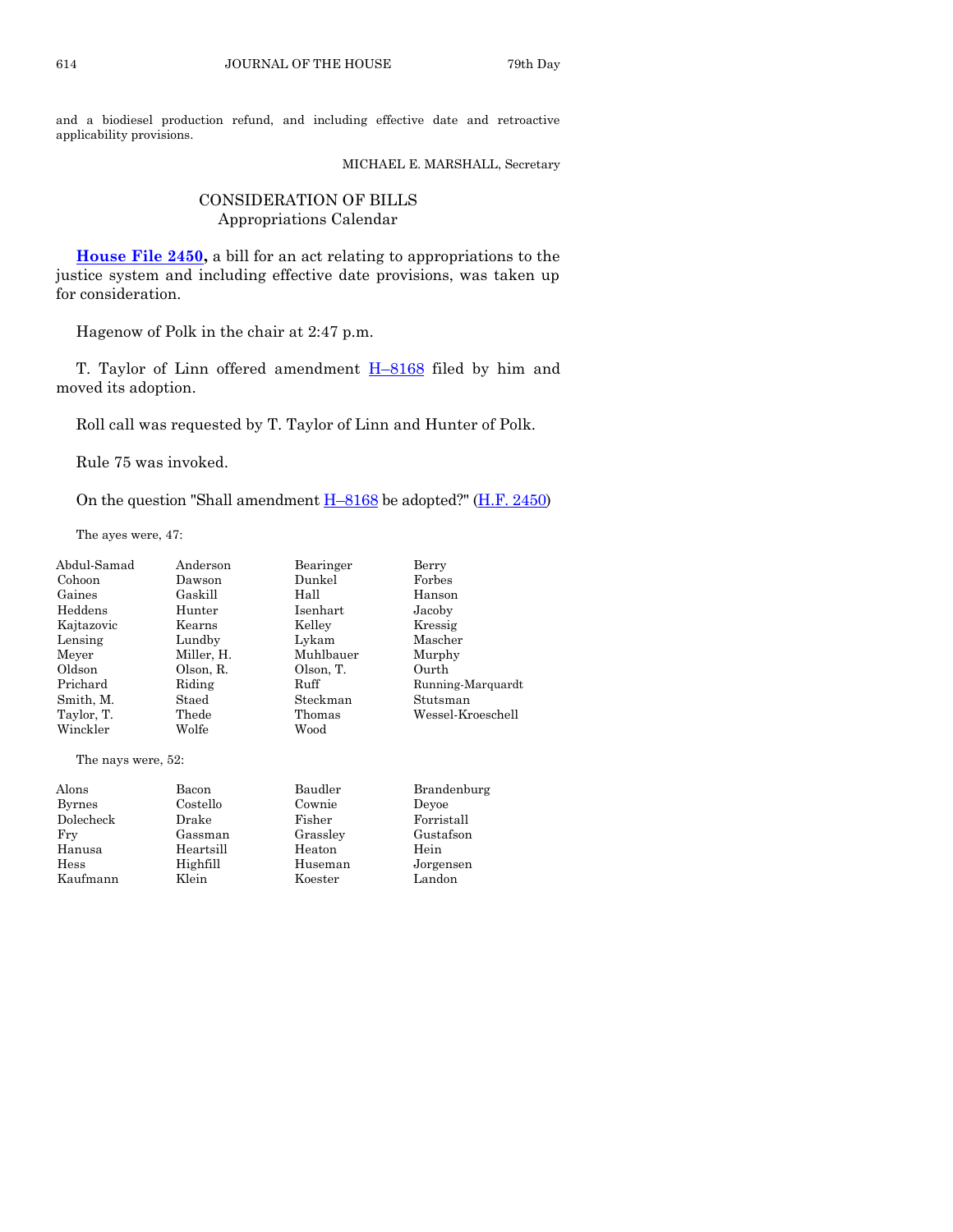Absent or not voting, 1:

#### Baltimore

Amendment H-[8168](http://coolice.legis.iowa.gov/Cool-ICE/default.asp?Category=billinfo&Service=Billbook&frame=1&GA=85&hbill=H8168) lost.

Isenhart of Dubuque offered amendment  $H-8192$  $H-8192$  filed by him.

Isenhart of Dubuque offered amendment  $H-8202$ , to amendment H–[8192,](http://coolice.legis.iowa.gov/Cool-ICE/default.asp?Category=billinfo&Service=Billbook&frame=1&GA=85&hbill=H8192) filed by him from the floor and moved its adoption.

Amendment  $H-8202$ , to amendment  $H-8192$ , lost.

Speaker Paulsen in the chair at 3:17 p.m.

Hagenow of Polk asked and received unanimous consent to immediately reconsider amendment  $H-8202$  $H-8202$  to amendment  $H-8192$ .

Isenhart of Dubuque moved the adoption of amendment H–[8202](http://coolice.legis.iowa.gov/Cool-ICE/default.asp?Category=billinfo&Service=Billbook&frame=1&GA=85&hbill=H8202) to amendment H–[8192.](http://coolice.legis.iowa.gov/Cool-ICE/default.asp?Category=billinfo&Service=Billbook&frame=1&GA=85&hbill=H8192)

Amendment  $H-8202$ , to amendment  $H-8192$ , was adopted.

Isenhart of Dubuque moved the adoption of amendment H–[8192,](http://coolice.legis.iowa.gov/Cool-ICE/default.asp?Category=billinfo&Service=Billbook&frame=1&GA=85&hbill=H8192) as amended.

Amendment H–[8192,](http://coolice.legis.iowa.gov/Cool-ICE/default.asp?Category=billinfo&Service=Billbook&frame=1&GA=85&hbill=H8192) as amended, lost.

Dawson of Woodbury offered amendment  $H-8179$  $H-8179$  filed by Dawson, et al.

Dawson of Woodbury offered amendment H–[8200,](http://coolice.legis.iowa.gov/Cool-ICE/default.asp?Category=billinfo&Service=Billbook&frame=1&GA=85&hbill=H8200) to amendment H–[8179,](http://coolice.legis.iowa.gov/Cool-ICE/default.asp?Category=billinfo&Service=Billbook&frame=1&GA=85&hbill=H8179) filed by him from the floor and moved its adoption.

Amendment  $H-8200$ , to amendment  $H-8179$ , was adopted.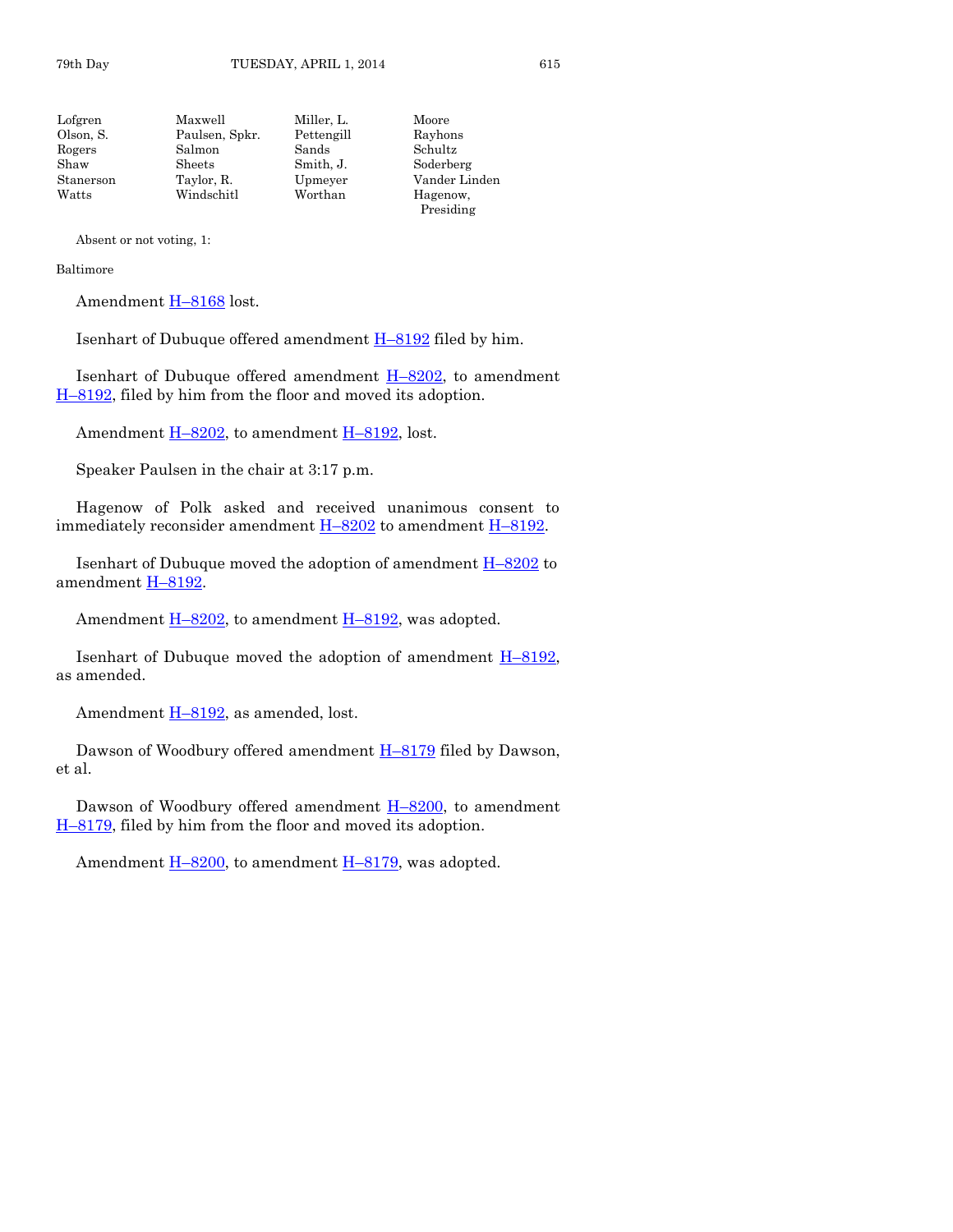Worthan of Buena Vista rose on a point of order that amendment H–[8179,](http://coolice.legis.iowa.gov/Cool-ICE/default.asp?Category=billinfo&Service=Billbook&frame=1&GA=85&hbill=H8179) as amended, was not germane.

The Speaker ruled the point well taken and amendment  $H-8179$ , as amended, not germane.

Worthan of Buena Vista offered amendment H–[8197](http://coolice.legis.iowa.gov/Cool-ICE/default.asp?Category=billinfo&Service=Billbook&frame=1&GA=85&hbill=H8197) filed by him and moved its adoption.

Roll call was requested by T. Taylor of Linn and Hunter of Polk.

On the question "Shall amendment H–[8197](http://coolice.legis.iowa.gov/Cool-ICE/default.asp?Category=billinfo&Service=Billbook&frame=1&GA=85&hbill=H8197) be adopted?" [\(H.F. 2450\)](http://coolice.legis.iowa.gov/Cool-ICE/default.asp?Category=billinfo&Service=Billbook&frame=1&GA=85&hbill=HF2450)

The ayes were, 99:

| Abdul-Samad       | Alons      | Anderson      | Bacon       |
|-------------------|------------|---------------|-------------|
| Baudler           | Bearinger  | Berry         | Brandenburg |
| <b>Byrnes</b>     | Cohoon     | Costello      | Cownie      |
| Dawson            | Deyoe      | Dolecheck     | Drake       |
| Dunkel            | Fisher     | Forbes        | Forristall  |
| Fry               | Gaines     | Gaskill       | Gassman     |
| Grassley          | Gustafson  | Hagenow       | Hall        |
| Hanson            | Hanusa     | Heartsill     | Heaton      |
| Heddens           | Hein       | Hess          | Highfill    |
| Hunter            | Huseman    | Isenhart      | Jacoby      |
| Jorgensen         | Kajtazovic | Kaufmann      | Kearns      |
| Kelley            | Klein      | Koester       | Kressig     |
| Landon            | Lensing    | Lofgren       | Lundby      |
| Lykam             | Mascher    | Maxwell       | Meyer       |
| Miller, H.        | Miller, L. | Moore         | Muhlbauer   |
| Murphy            | Oldson     | Olson, R.     | Olson, S.   |
| Olson, T.         | Ourth      | Pettengill    | Prichard    |
| Rayhons           | Riding     | Rogers        | Ruff        |
| Running-Marquardt | Salmon     | Sands         | Schultz     |
| Shaw              | Sheets     | Smith, J.     | Smith, M.   |
| Soderberg         | Staed      | Stanerson     | Steckman    |
| Stutsman          | Taylor, R. | Taylor, T.    | Thede       |
| Thomas            | Upmeyer    | Vander Linden | Watts       |
| Wessel-Kroeschell | Winckler   | Windschitl    | Wolfe       |
| Wood              | Worthan    | Mr. Speaker   |             |
|                   |            | Paulsen       |             |

The nays were, none.

Absent or not voting, 1:

Baltimore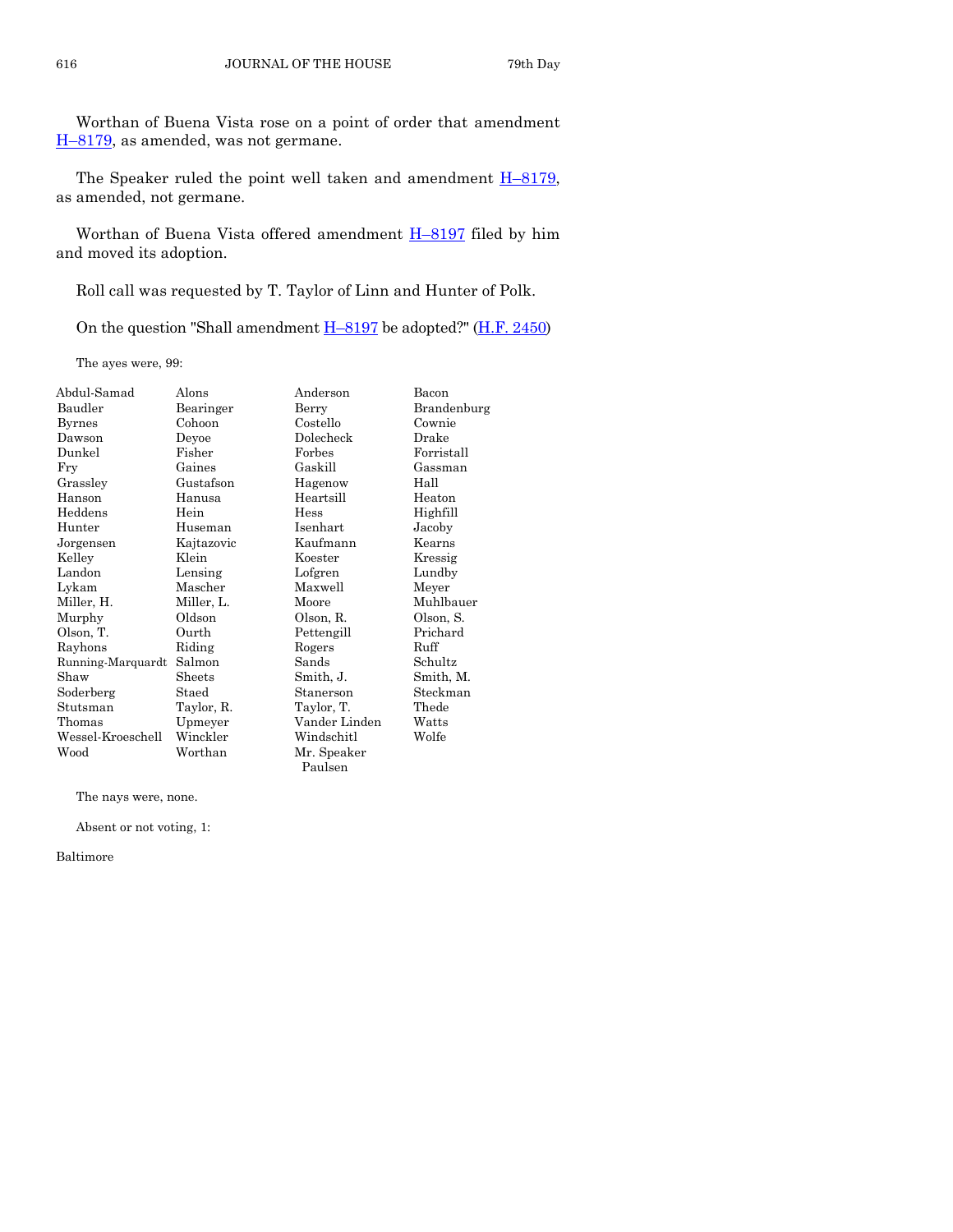Amendment **H-[8197](http://coolice.legis.iowa.gov/Cool-ICE/default.asp?Category=billinfo&Service=Billbook&frame=1&GA=85&hbill=H8197)** was adopted.

Windschitl of Harrison in the chair at 3:40 p.m.

Worthan of Buena Vista moved that the bill be read a last time now and placed upon its passage which motion prevailed and the bill was read a last time.

On the question "Shall the bill pass?"  $(H.F. 2450)$  $(H.F. 2450)$ 

The ayes were, 52:

| Alons              | Bacon       | Baudler        | Brandenburg |
|--------------------|-------------|----------------|-------------|
| <b>Byrnes</b>      | Costello    | Cownie         | Devoe       |
| Dolecheck          | Drake       | Fisher         | Forristall  |
| Fry                | Gassman     | Grassley       | Gustafson   |
| Hagenow            | Hanusa      | Heartsill      | Heaton      |
| Hein               | <b>Hess</b> | Highfill       | Huseman     |
| Jorgensen          | Kaufmann    | Klein          | Koester     |
| Landon             | Lofgren     | Maxwell        | Miller, L.  |
| Moore              | Olson, S.   | Paulsen, Spkr. | Pettengill  |
| Rayhons            | Rogers      | Salmon         | Sands       |
| Schultz            | Shaw        | Sheets         | Smith, J.   |
| Soderberg          | Stanerson   | Taylor, R.     | Upmeyer     |
| Vander Linden      | Watts       | Worthan        | Windschitl. |
|                    |             |                | Presiding   |
| The new were $47.$ |             |                |             |

The nays were, 47:

| Abdul-Samad | Anderson   | Bearinger | Berry             |
|-------------|------------|-----------|-------------------|
| Cohoon      | Dawson     | Dunkel    | Forbes            |
| Gaines      | Gaskill    | Hall      | Hanson            |
| Heddens     | Hunter     | Isenhart  | Jacoby            |
| Kajtazovic  | Kearns     | Kelley    | Kressig           |
| Lensing     | Lundby     | Lykam     | Mascher           |
| Meyer       | Miller, H. | Muhlbauer | Murphy            |
| Oldson      | Olson, R.  | Olson, T. | Ourth             |
| Prichard    | Riding     | Ruff      | Running-Marquardt |
| Smith, M.   | Staed      | Steckman  | Stutsman          |
| Taylor, T.  | Thede      | Thomas    | Wessel-Kroeschell |
| Winckler    | Wolfe      | Wood      |                   |

Absent or not voting, 1:

#### Baltimore

The bill having received a constitutional majority was declared to have passed the House and the title was agreed to.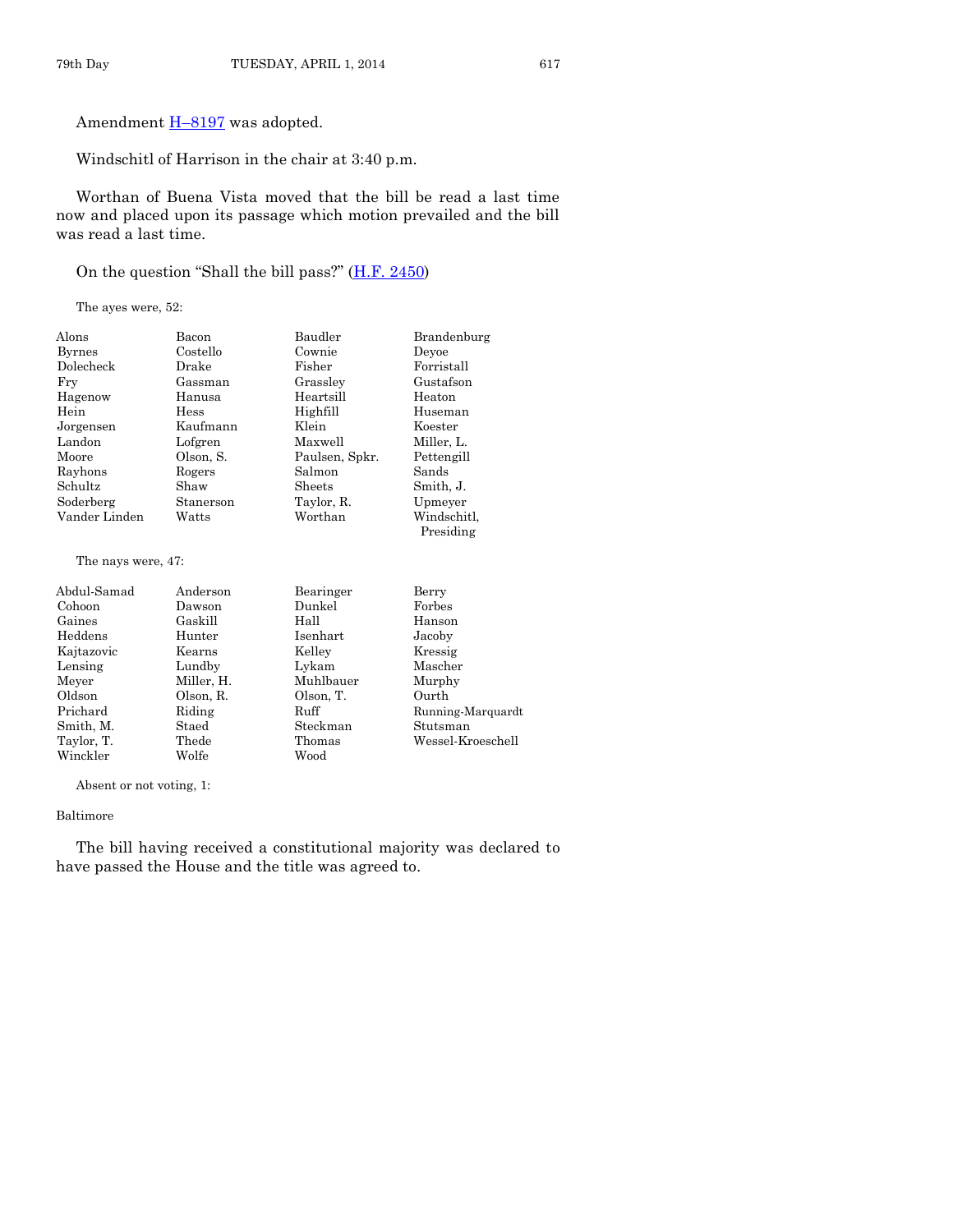**[House File 2460,](http://coolice.legis.iowa.gov/Cool-ICE/default.asp?Category=billinfo&Service=Billbook&frame=1&GA=85&hbill=HF2460)** a bill for an act relating to and making appropriations to the department of cultural affairs, the economic development authority, the department of workforce development, the Iowa finance authority, the public employment relations board, and the state board of regents and regents institutions, and providing for other properly related matters, was taken up for consideration.

Speaker Paulsen in the chair at 4:12 p.m.

The House stood at ease at 4:13 p.m., until the fall of the gavel.

The House resumed session at 4:41 p.m., Cownie of Polk in the chair.

Deyoe of Story offered amendment **H-[8187](http://coolice.legis.iowa.gov/Cool-ICE/default.asp?Category=billinfo&Service=Billbook&frame=1&GA=85&hbill=H8187)** filed by him and moved its adoption.

Amendment H-[8187](http://coolice.legis.iowa.gov/Cool-ICE/default.asp?Category=billinfo&Service=Billbook&frame=1&GA=85&hbill=H8187) was adopted.

Running-Marquardt of Linn offered amendment H-[8191](http://coolice.legis.iowa.gov/Cool-ICE/default.asp?Category=billinfo&Service=Billbook&frame=1&GA=85&hbill=H8191) filed by her and moved its adoption.

Roll call was requested by Running-Marquardt of Linn and Abdul-Samad of Polk.

On the question "Shall amendment  $H-8191$  $H-8191$  be adopted?" ( $H.F. 2460$ )

The ayes were, 43:

| Abdul-Samad       | Anderson   | Bearinger | Berry             |
|-------------------|------------|-----------|-------------------|
| Cohoon            | Dawson     | Dunkel    | Forbes            |
| Gaskill           | Hall       | Hanson    | Heddens           |
| Hunter            | Isenhart   | Jacoby    | Kajtazovic        |
| Kearns            | Kelley     | Kressig   | Lundby            |
| Lykam             | Mascher    | Meyer     | Miller, H.        |
| Muhlbauer         | Oldson     | Olson, R. | Olson, T.         |
| Ourth             | Prichard   | Riding    | Ruff              |
| Running-Marquardt | Smith, M.  | Staed     | Steckman          |
| Stutsman          | Taylor, T. | Thomas    | Wessel-Kroeschell |
| Winckler          | Wolfe      | Wood      |                   |
|                   |            |           |                   |

The nays were, 52:

Alons Bacon Baudler Brandenburg Byrnes Costello Deyoe Dolecheck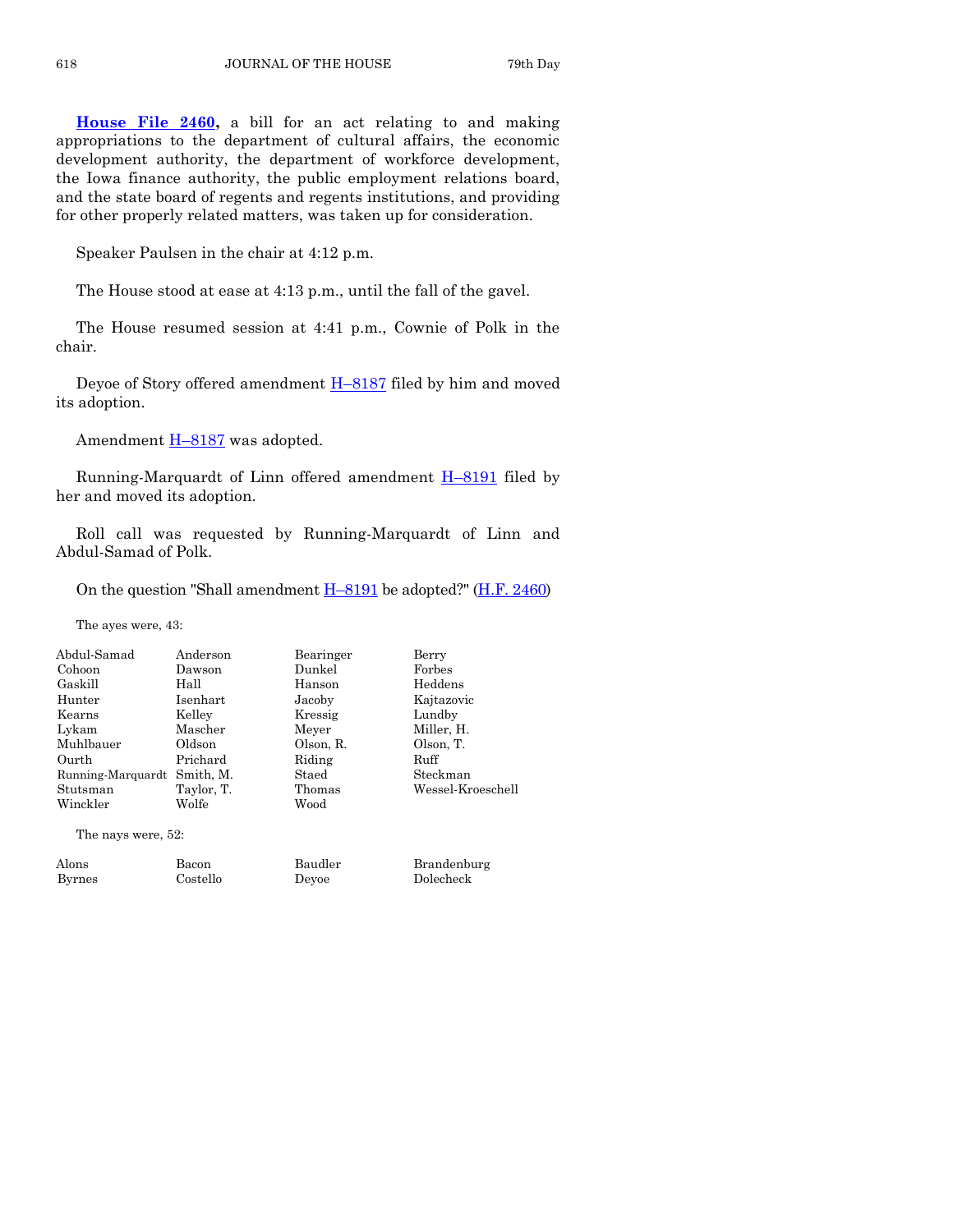| Fisher         | $\rm Forristall$ | Fry           |
|----------------|------------------|---------------|
| Grassley       | Gustafson        | Hagenow       |
| Heartsill      | Heaton           | Hein          |
| Highfill       | Huseman          | Jorgensen     |
| Klein          | Koester          | Landon        |
| Maxwell        |                  | Moore         |
| Paulsen, Spkr. | Pettengill       | Rayhons       |
| Salmon         | Sands            | Schultz       |
| Sheets         | Smith, J.        | Soderberg     |
| Taylor, R.     | Upmeyer          | Vander Linden |
| Windschitl     | Worthan          | Cownie,       |
|                |                  | Presiding     |
|                |                  | Miller, L.    |

Absent or not voting, 5:

| Baltimore | Gaines | Lensing | Murphy |
|-----------|--------|---------|--------|
| Thede     |        |         |        |

Amendment H-[8191](http://coolice.legis.iowa.gov/Cool-ICE/default.asp?Category=billinfo&Service=Billbook&frame=1&GA=85&hbill=H8191) lost.

Running-Marquardt of Linn offered amendment H–[8193](http://coolice.legis.iowa.gov/Cool-ICE/default.asp?Category=billinfo&Service=Billbook&frame=1&GA=85&hbill=H8193) filed by her and moved its adoption.

Roll call was requested by Running-Marquardt of Linn and Hunter of Polk.

On the question "Shall amendment H–[8193](http://coolice.legis.iowa.gov/Cool-ICE/default.asp?Category=billinfo&Service=Billbook&frame=1&GA=85&hbill=H8193) be adopted?" [\(H.F. 2460\)](http://coolice.legis.iowa.gov/Cool-ICE/default.asp?Category=billinfo&Service=Billbook&frame=1&GA=85&hbill=HF2460)

The ayes were, 43:

| Abdul-Samad        | Anderson   | Bearinger | Berry             |
|--------------------|------------|-----------|-------------------|
| Cohoon             | Dawson     | Dunkel    | Forbes            |
| Gaskill            | Hall       | Hanson    | Heddens           |
| Hunter             | Isenhart   | Jacoby    | Kajtazovic        |
| Kearns             | Kelley     | Kressig   | Lundby            |
| Lykam              | Mascher    | Meyer     | Miller, H.        |
| Muhlbauer          | Oldson     | Olson, R. | Olson, T.         |
| Ourth              | Prichard   | Riding    | Ruff              |
| Running-Marquardt  | Smith, M.  | Staed     | Steckman          |
| Stutsman           | Taylor, T. | Thomas    | Wessel-Kroeschell |
| Winckler           | Wolfe      | Wood      |                   |
| The nays were, 52: |            |           |                   |
| Alons              | Bacon      | Baudler   | Brandenburg       |
| <b>Byrnes</b>      | Costello   | Devoe     | Dolecheck         |

Drake Fisher Forristall Fry Gassman Grassley Gustafson Hage<br>Hanusa Heartsill Heaton Hein

Heartsill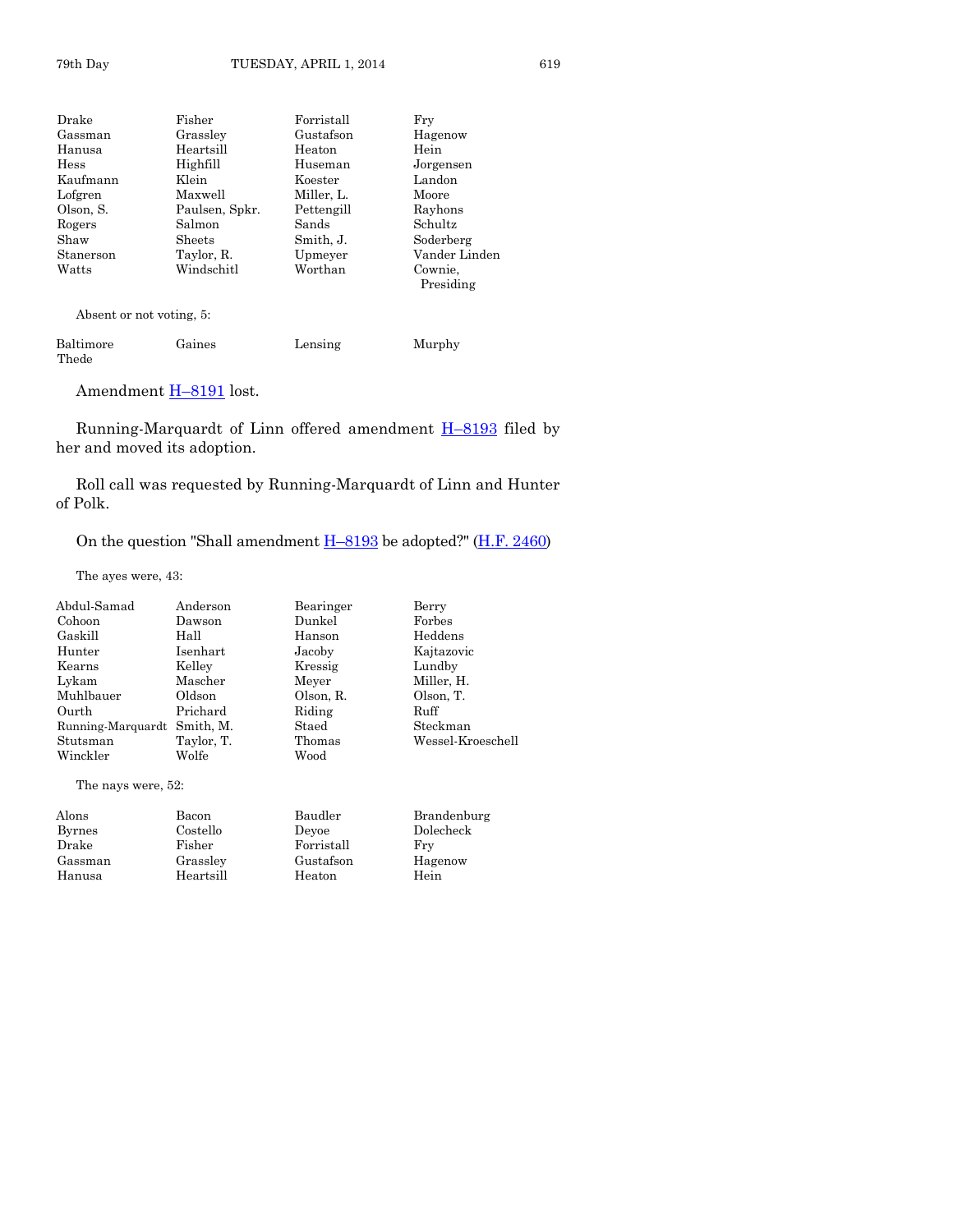| Hess      | Highfill       | Huseman    | Jorgensen            |
|-----------|----------------|------------|----------------------|
| Kaufmann  | Klein          | Koester    | Landon               |
| Lofgren   | Maxwell        | Miller, L. | Moore                |
| Olson, S. | Paulsen, Spkr. | Pettengill | Rayhons              |
| Rogers    | Salmon         | Sands      | Schultz              |
| Shaw      | Sheets         | Smith, J.  | Soderberg            |
| Stanerson | Taylor, R.     | Upmeyer    | Vander Linden        |
| Watts     | Windschitl     | Worthan    | Cownie,<br>Presiding |

Absent or not voting, 5:

| Baltimore | Gaines | Lensing | Murphy |
|-----------|--------|---------|--------|
| Thede     |        |         |        |

Amendment **H-[8193](http://coolice.legis.iowa.gov/Cool-ICE/default.asp?Category=billinfo&Service=Billbook&frame=1&GA=85&hbill=H8193)** lost.

Running-Marquardt of Linn offered amendment H–[8194](http://coolice.legis.iowa.gov/Cool-ICE/default.asp?Category=billinfo&Service=Billbook&frame=1&GA=85&hbill=H8194) filed by her and moved its adoption.

Roll call was requested by Running-Marquardt of Linn and T. Taylor of Linn.

On the question "Shall amendment  $H-8194$  $H-8194$  be adopted?" ( $H.F. 2460$ )

The ayes were, 47:

| Abdul-Samad        | Anderson   | Bearinger  | Berry             |
|--------------------|------------|------------|-------------------|
| Cohoon             | Dawson     | Dunkel     | Forbes            |
| Gaines             | Gaskill    | Hall       | Hanson            |
| Heddens            | Hunter     | Isenhart   | Jacoby            |
| Kajtazovic         | Kearns     | Kelley     | Kressig           |
| Lensing            | Lundby     | Lykam      | Mascher           |
| Meyer              | Miller, H. | Muhlbauer  | Murphy            |
| Oldson             | Olson, R.  | Olson, T.  | Ourth             |
| Prichard           | Riding     | Ruff       | Running-Marquardt |
| Smith, M.          | Staed      | Steckman   | Stutsman          |
| Taylor, T.         | Thede      | Thomas     | Wessel-Kroeschell |
| Winckler           | Wolfe      | Wood       |                   |
| The nays were, 52: |            |            |                   |
| Alons              | Bacon      | Baudler    | Brandenburg       |
| <b>Byrnes</b>      | Costello   | Devoe      | Dolecheck         |
| Drake              | Fisher     | Forristall | Fry               |
| Gassman            | Grassley   | Gustafson  | Hagenow           |
| Hanusa             | Heartsill  | Heaton     | Hein              |
| Hess               | Highfill   | Huseman    | Jorgensen         |
| Kaufmann           | Klein      | Koester    | Landon            |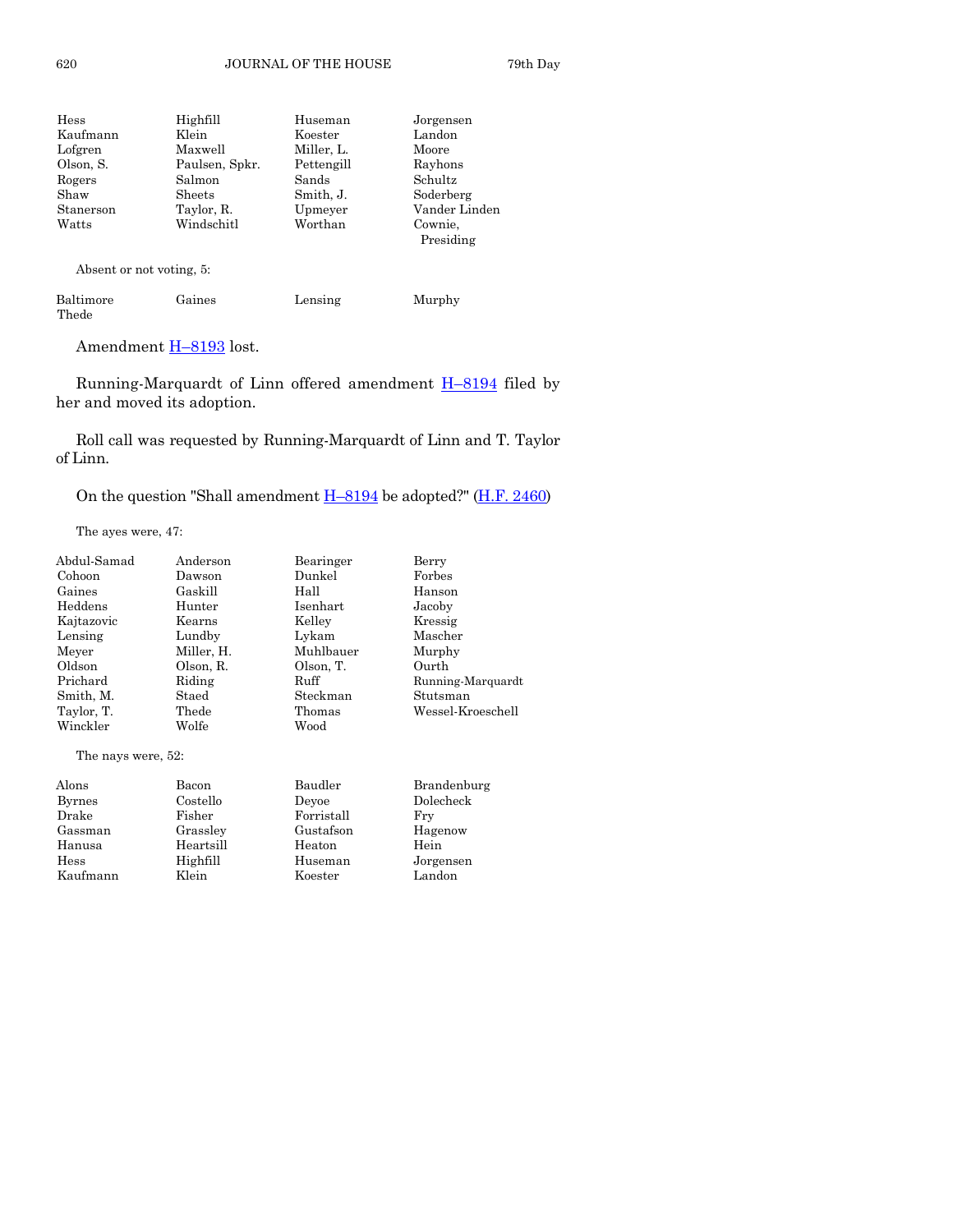Absent or not voting, 1:

#### Baltimore

Rayhons

Amendment H–[8194](http://coolice.legis.iowa.gov/Cool-ICE/default.asp?Category=billinfo&Service=Billbook&frame=1&GA=85&hbill=H8194) lost.

Isenhart of Dubuque offered amendment H–[8183](http://coolice.legis.iowa.gov/Cool-ICE/default.asp?Category=billinfo&Service=Billbook&frame=1&GA=85&hbill=H8183) filed by him and Kearns of Lee and moved its adoption.

Roll call was requested by Isenhart of Dubuque and Abdul-Samad of Polk.

On the question "Shall amendment H–[8183](http://coolice.legis.iowa.gov/Cool-ICE/default.asp?Category=billinfo&Service=Billbook&frame=1&GA=85&hbill=H8183) be adopted?" [\(H.F. 2460\)](http://coolice.legis.iowa.gov/Cool-ICE/default.asp?Category=billinfo&Service=Billbook&frame=1&GA=85&hbill=HF2460)

The ayes were, 46:

| Abdul-Samad        | Anderson  | Bearinger         | Berry       |
|--------------------|-----------|-------------------|-------------|
| Cohoon             | Dawson    | Dunkel            | Forbes      |
| Gaines             | Gaskill   | Hall              | Hanson      |
| Heddens            | Hunter    | Isenhart          | Jacoby      |
| Kajtazovic         | Kearns    | Kelley            | Kressig     |
| Lensing            | Lykam     | Mascher           | Meyer       |
| Miller, H.         | Muhlbauer | Murphy            | Oldson      |
| Olson, R.          | Olson, T. | Ourth             | Prichard    |
| Riding             | Ruff      | Running-Marquardt | Smith, M.   |
| Staed              | Steckman  | Stutsman          | Taylor, T.  |
| Thede              | Thomas    | Wessel-Kroeschell | Winckler    |
| Wolfe              | Wood      |                   |             |
| The nays were, 53: |           |                   |             |
| Alons              | Bacon     | Baudler           | Brandenburg |
| <b>Byrnes</b>      | Costello  | Devoe             | Dolecheck   |
| Drake              | Fisher    | Forristall        | Fry         |
| Gassman            | Grassley  | Gustafson         | Hagenow     |
| Hanusa             | Heartsill | Heaton            | Hein        |
| Hess               | Highfill  | Huseman           | Jorgensen   |
| Kaufmann           | Klein     | Koester           | Landon      |
| Lofgren            | Lundby    | Maxwell           | Miller, L.  |
| Moore              | Olson, S. | Paulsen, Spkr.    | Pettengill  |
| Rayhons            | Rogers    | Salmon            | Sands       |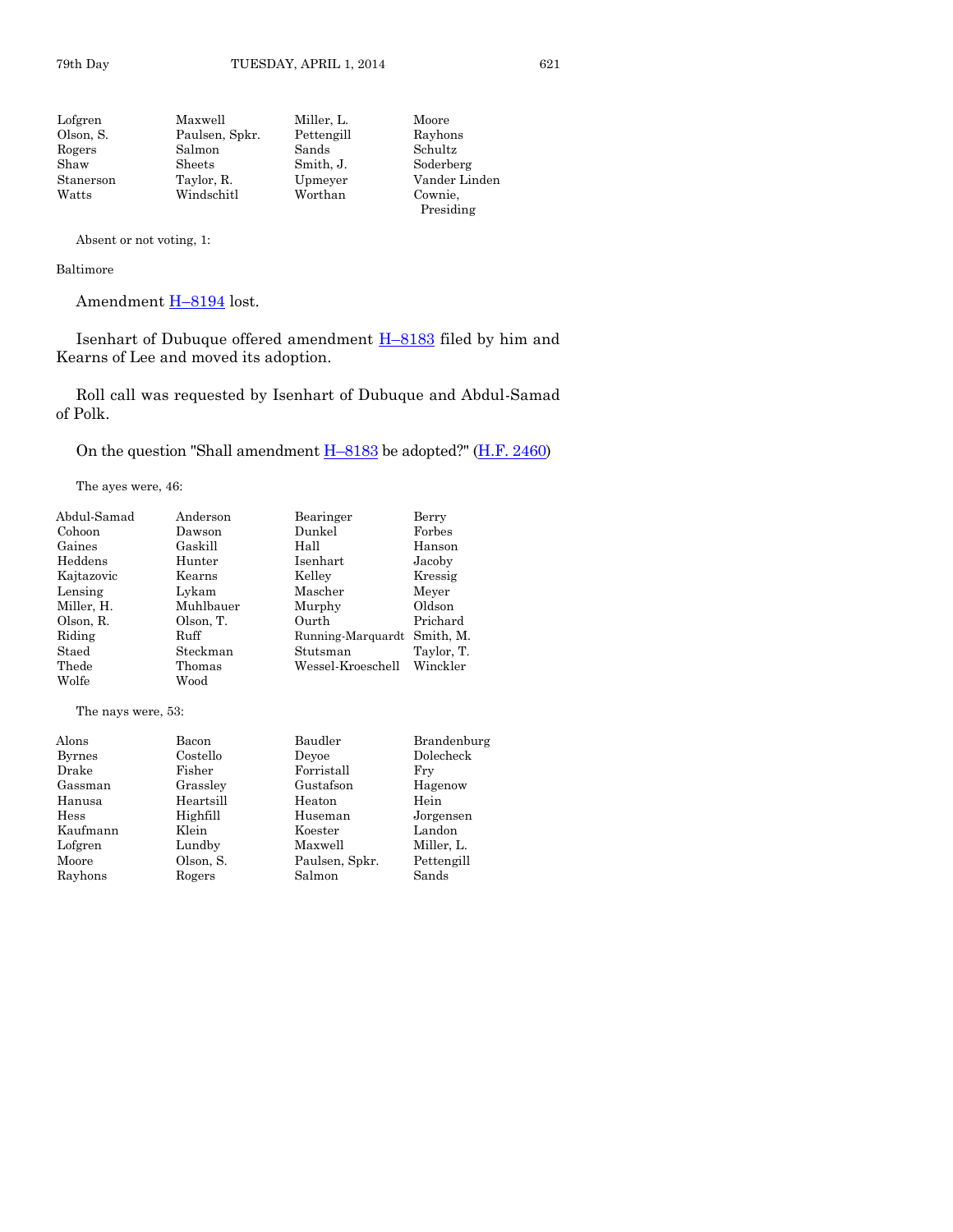| Schultz       | Shaw      | Sheets     | Smith. J. |
|---------------|-----------|------------|-----------|
| Soderberg     | Stanerson | Taylor, R. | Upmeyer   |
| Vander Linden | Watts     | Windschitl | Worthan   |
| Cownie,       |           |            |           |

Absent or not voting, 1:

#### Baltimore

Presiding

Amendment H-[8183](http://coolice.legis.iowa.gov/Cool-ICE/default.asp?Category=billinfo&Service=Billbook&frame=1&GA=85&hbill=H8183) lost.

M. Smith of Marshall asked and received unanimous consent to withdraw amendment  $H-8190$  $H-8190$  filed by him on March 31, 2014.

M. Smith of Marshall offered amendment H–[8195](http://coolice.legis.iowa.gov/Cool-ICE/default.asp?Category=billinfo&Service=Billbook&frame=1&GA=85&hbill=H8195) filed by him and moved its adoption.

Roll call was requested by M. Smith of Marshall and Abdul-Samad of Polk.

On the question "Shall amendment  $H-8195$  $H-8195$  be adopted?" ( $H.F. 2460$ )

The ayes were, 99:

| Abdul-Samad       | Alons          | Anderson      | Bacon       |
|-------------------|----------------|---------------|-------------|
| Baudler           | Bearinger      | Berry         | Brandenburg |
| <b>Byrnes</b>     | Cohoon         | Costello      | Dawson      |
| Deyoe             | Dolecheck      | Drake         | Dunkel      |
| Fisher            | Forbes         | Forristall    | Fry         |
| Gaines            | Gaskill        | Gassman       | Grassley    |
| Gustafson         | Hagenow        | Hall          | Hanson      |
| Hanusa            | Heartsill      | Heaton        | Heddens     |
| Hein              | Hess           | Highfill      | Hunter      |
| Huseman           | Isenhart       | Jacoby        | Jorgensen   |
| Kajtazovic        | Kaufmann       | Kearns        | Kelley      |
| Klein             | Koester        | Kressig       | Landon      |
| Lensing           | Lofgren        | Lundby        | Lykam       |
| Mascher           | Maxwell        | Meyer         | Miller, H.  |
| Miller, L.        | Moore          | Muhlbauer     | Murphy      |
| Oldson            | Olson, R.      | Olson, S.     | Olson, T.   |
| Ourth             | Paulsen, Spkr. | Pettengill    | Prichard    |
| Rayhons           | Riding         | Rogers        | Ruff        |
| Running-Marquardt | Salmon         | Sands         | Schultz     |
| Shaw              | Sheets         | Smith, J.     | Smith, M.   |
| Soderberg         | Staed          | Stanerson     | Steckman    |
| Stutsman          | Taylor, R.     | Taylor, T.    | Thede       |
| Thomas            | Upmeyer        | Vander Linden | Watts       |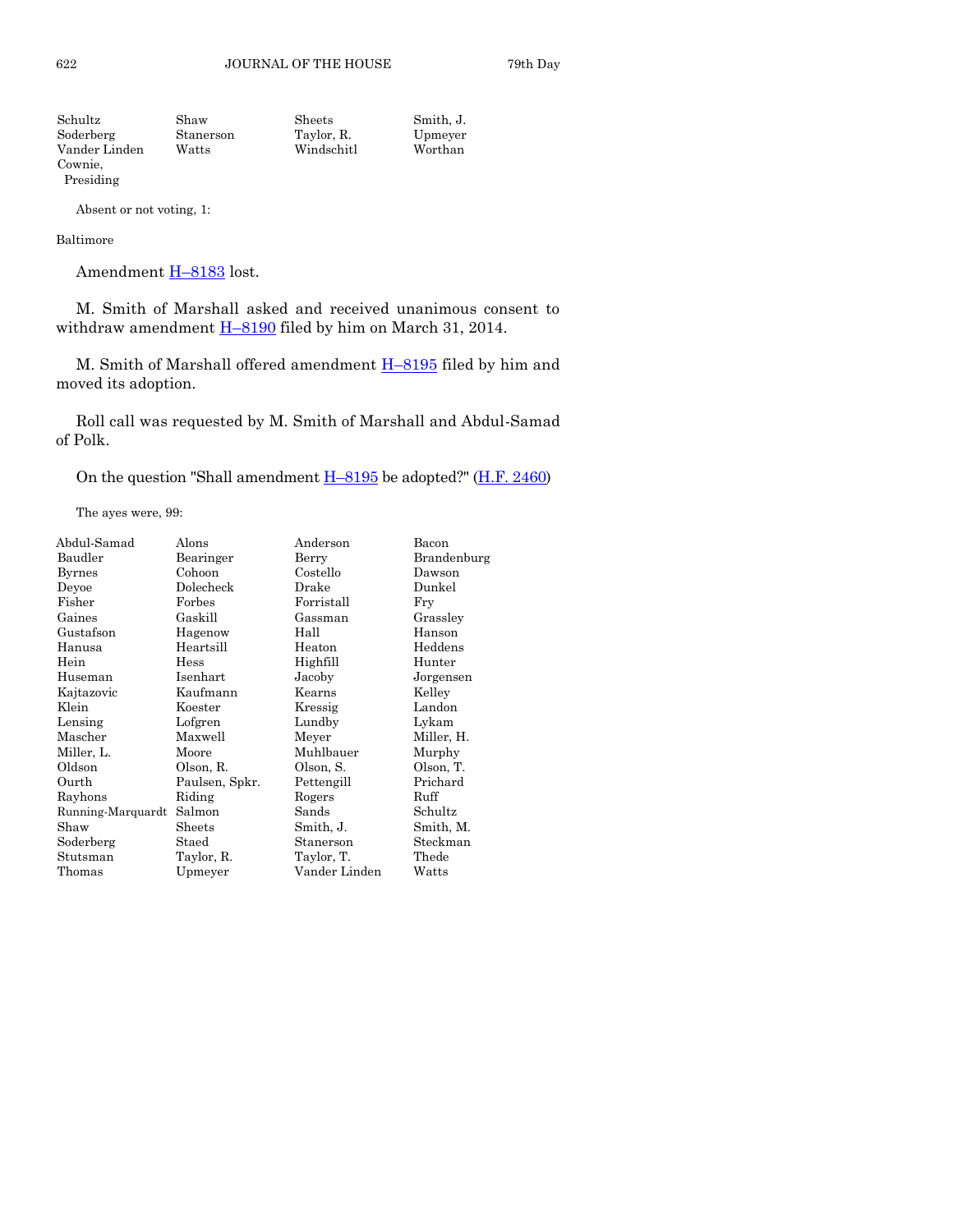| Wessel-Kroeschell Winckler |         | Windschitl | Wolfe |
|----------------------------|---------|------------|-------|
| Wood                       | Worthan | Cownie.    |       |
|                            |         | Presiding  |       |

The nays were, none.

Absent or not voting, 1:

#### Baltimore

Amendment  $H-8195$  $H-8195$  was adopted.

Deyoe of Story moved that the bill be read a last time now and placed upon its passage which motion prevailed and the bill was read a last time.

On the question "Shall the bill pass?" ([H.F. 2460\)](http://coolice.legis.iowa.gov/Cool-ICE/default.asp?Category=billinfo&Service=Billbook&frame=1&GA=85&hbill=HF2460)

The ayes were, 97:

| Abdul-Samad    | Alons      | Anderson          | Bacon             |
|----------------|------------|-------------------|-------------------|
| Baudler        | Bearinger  | Berry             | Brandenburg       |
| <b>Byrnes</b>  | Cohoon     | Costello          | Dawson            |
| Deyoe          | Dolecheck  | Drake             | Dunkel            |
| Fisher         | Forbes     | Forristall        | Fry               |
| Gaines         | Gaskill    | Gassman           | Grassley          |
| Gustafson      | Hagenow    | Hall              | Hanson            |
| Hanusa         | Heartsill  | Heaton            | Heddens           |
| Hein           | Hess       | Highfill          | Hunter            |
| Huseman        | Jacoby     | Jorgensen         | Kajtazovic        |
| Kaufmann       | Kearns     | Kelley            | Klein             |
| Koester        | Kressig    | Landon            | Lensing           |
| Lofgren        | Lundby     | Lykam             | Mascher           |
| Maxwell        | Meyer      | Miller, H.        | Miller, L.        |
| Moore          | Muhlbauer  | Murphy            | Oldson            |
| Olson, R.      | Olson, S.  | Olson, T.         | Ourth             |
| Paulsen, Spkr. | Pettengill | Prichard          | Rayhons           |
| Riding         | Rogers     | Ruff              | Running-Marquardt |
| Salmon         | Sands      | Schultz           | Shaw              |
| Sheets         | Smith, J.  | Smith, M.         | Soderberg         |
| Staed          | Stanerson  | Steckman          | Stutsman          |
| Taylor, R.     | Taylor, T. | Thede             | Upmeyer           |
| Vander Linden  | Watts      | Wessel-Kroeschell | Winckler          |
| Windschitl     | Wolfe      | Wood              | Worthan           |
| Cownie,        |            |                   |                   |
| Presiding      |            |                   |                   |

The nays were, 2:

Isenhart Thomas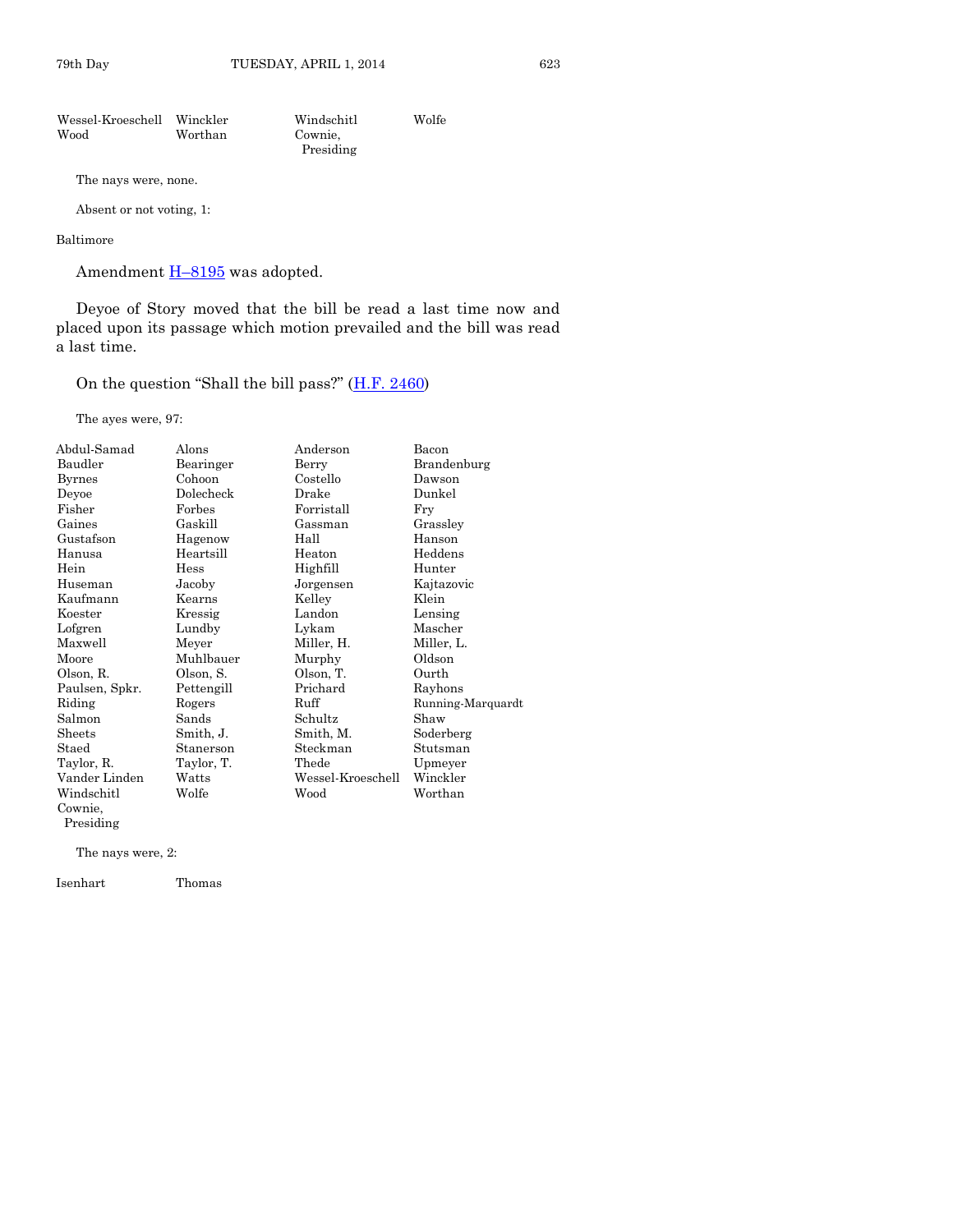Absent or not voting, 1:

Baltimore

The bill having received a constitutional majority was declared to have passed the House and the title was agreed to.

Speaker Paulsen in the chair at 5:29 p.m.

Ways and Means Calendar

**[House File 2454,](http://coolice.legis.iowa.gov/Cool-ICE/default.asp?Category=billinfo&Service=Billbook&frame=1&GA=85&hbill=HF2454)** a bill for an act relating to the beginning farmer tax credit program, including the agricultural assets transfer tax credit and the custom farming contract tax credit, by extending the carryover period, and including effective date and retroactive applicability provisions, was taken up for consideration.

Drake of Cass offered amendment  $H-8189$  $H-8189$  filed by him.

Deyoe of Story offered amendment  $H-8201$ , to amendment  $H-8189$ , filed by him from the floor and moved its adoption.

Amendment  $H-8201$ , to amendment  $H-8189$ , was adopted.

Drake of Cass moved the adoption of amendment  $H-8189$ , as amended.

Amendment  $H-8189$ , as amended, was adopted.

Deyoe of Story moved that the bill be read a last time now and placed upon its passage which motion prevailed and the bill was read a last time.

On the question "Shall the bill pass?"  $(H.F. 2454)$  $(H.F. 2454)$ 

The ayes were, 95:

| Abdul-Samad   | Alons     | Anderson  | Bacon       |
|---------------|-----------|-----------|-------------|
| Baudler       | Bearinger | Berry     | Brandenburg |
| <b>Byrnes</b> | Cohoon    | Costello  | Cownie      |
| Dawson        | Devoe     | Dolecheck | Drake       |
| Dunkel        | Fisher    | Forbes    | Forristall  |
| Fry           | Gaines    | Gaskill   | Gassman     |
| Grassley      | Gustafson | Hagenow   | Hall        |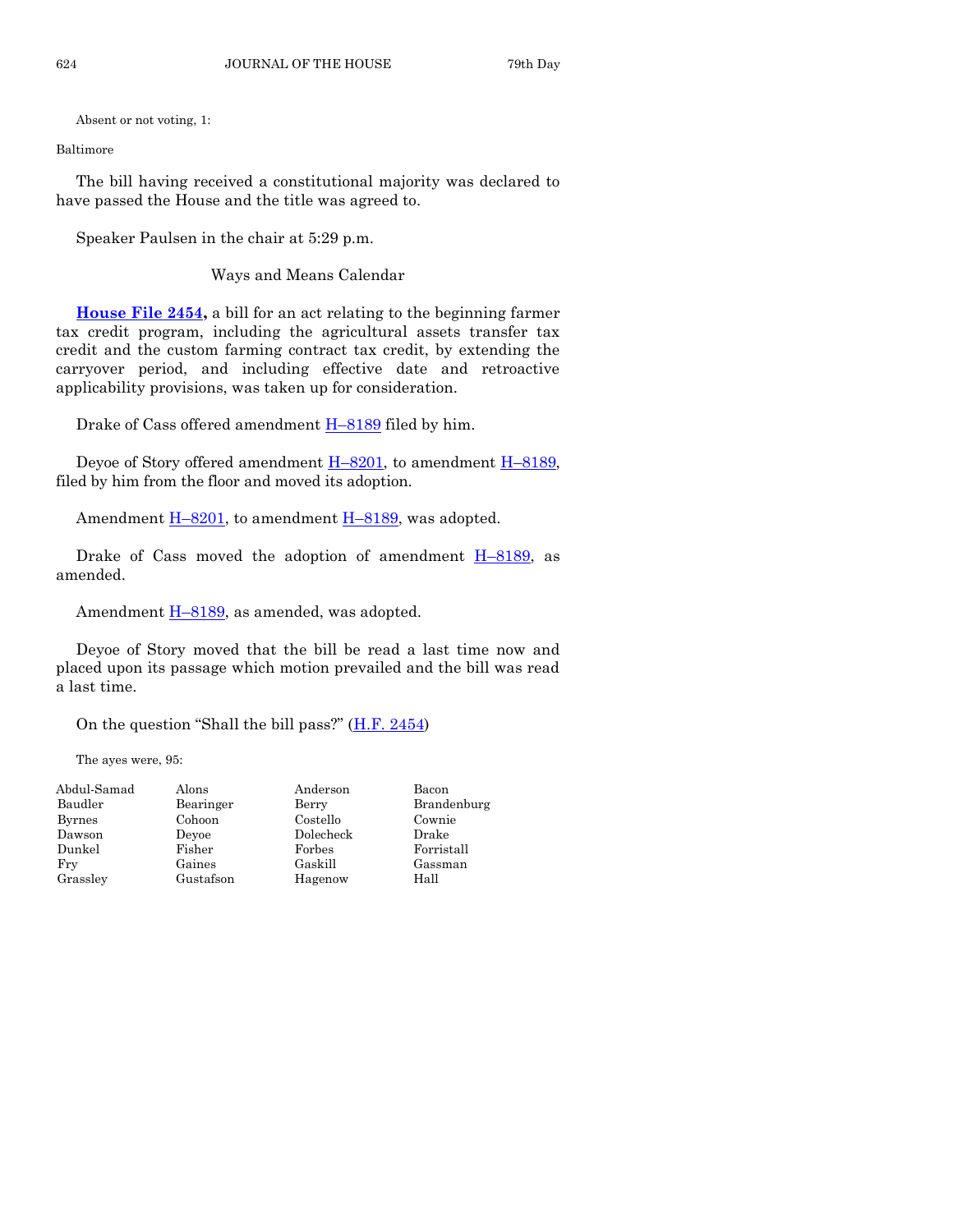| Hanson            | Hanusa            | Heartsill   | Heaton        |
|-------------------|-------------------|-------------|---------------|
| $\rm{Heddens}$    | Hein              | Hess        | Highfill      |
| Huseman           | Isenhart          | Jacoby      | Jorgensen     |
| Kajtazovic        | Kaufmann          | Kearns      | Kelley        |
| Klein             | Koester           | Kressig     | Landon        |
| Lensing           | Lofgren           | Lundby      | Lykam         |
| Maxwell           | Meyer             | Miller, H.  | Miller, L.    |
| Moore             | Muhlbauer         | Murphy      | Oldson        |
| Olson, S.         | Olson, T.         | Ourth       | Pettengill    |
| Prichard          | Rayhons           | Riding      | Rogers        |
| Ruff              | Running-Marquardt | Salmon      | Sands         |
| Schultz           | Shaw              | Sheets      | Smith, J.     |
| Smith, M.         | Soderberg         | Staed       | Stanerson     |
| Steckman          | Stutsman          | Taylor, R.  | Taylor, T.    |
| $\rm{The de}$     | Thomas            | Upmeyer     | Vander Linden |
| Watts             | Winckler          | Windschitl  | Wolfe         |
| Wood              | Worthan           | Mr. Speaker |               |
|                   |                   | Paulsen     |               |
| The nays were, 4: |                   |             |               |

| Hunter | Mascher | Olson, R. | Wessel-Kroeschell |
|--------|---------|-----------|-------------------|
|--------|---------|-----------|-------------------|

Absent or not voting, 1:

#### Baltimore

The bill having received a constitutional majority was declared to have passed the House and the title, as amended, was agreed to.

#### HOUSE FILES 2006 AND 2401 WITHDRAWN

Deyoe of Story asked and received unanimous consent to withdraw House Files 2006 and 2401 from further consideration by the House.

**[House File 2455,](http://coolice.legis.iowa.gov/Cool-ICE/default.asp?Category=billinfo&Service=Billbook&frame=1&GA=85&hbill=HF2455)** a bill for an act relating to the administration of the redevelopment tax credits program by the economic development authority and including applicability provisions, was taken up for consideration.

Jorgensen of Woodbury offered amendment H–[8185](http://coolice.legis.iowa.gov/Cool-ICE/default.asp?Category=billinfo&Service=Billbook&frame=1&GA=85&hbill=H8185) filed by Upmeyer of Cerro Gordo and moved its adoption.

Amendment  $H-8185$  $H-8185$  was adopted.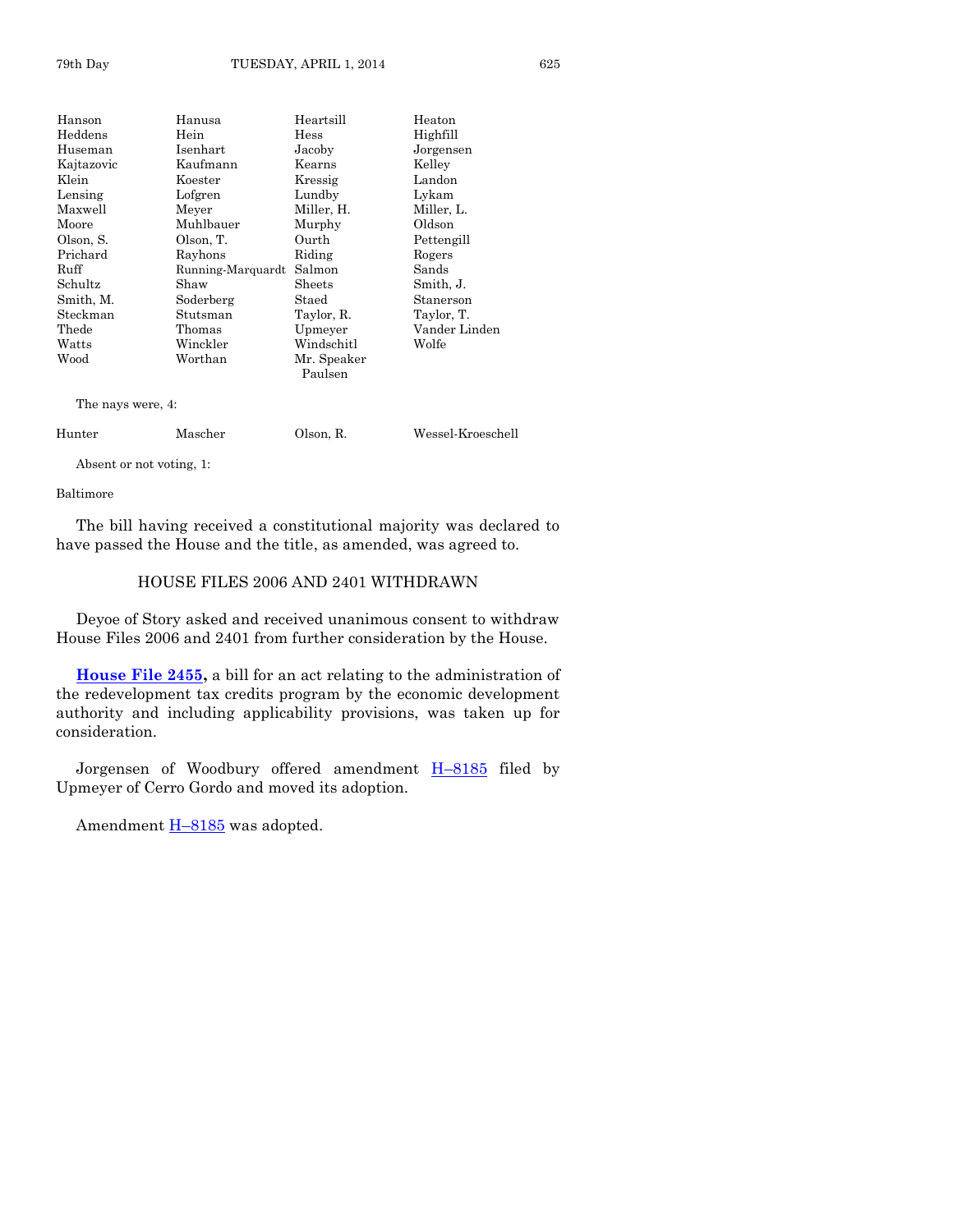#### [SENATE FILE 2339](http://coolice.legis.iowa.gov/Cool-ICE/default.asp?Category=billinfo&Service=Billbook&frame=1&GA=85&hbill=SF2339) SUBSTITUTED FOR [HOUSE FILE 2455](http://coolice.legis.iowa.gov/Cool-ICE/default.asp?Category=billinfo&Service=Billbook&frame=1&GA=85&hbill=HF2455)

Jorgensen of Woodbury asked and received unanimous consent to substitute [Senate File 2339](http://coolice.legis.iowa.gov/Cool-ICE/default.asp?Category=billinfo&Service=Billbook&frame=1&GA=85&hbill=SF2339) for [House File 2455.](http://coolice.legis.iowa.gov/Cool-ICE/default.asp?Category=billinfo&Service=Billbook&frame=1&GA=85&hbill=HF2455)

**[Senate File 2339,](http://coolice.legis.iowa.gov/Cool-ICE/default.asp?Category=billinfo&Service=Billbook&frame=1&GA=85&hbill=SF2339)** a bill for an act relating to the administration of the redevelopment tax credits program by the economic development authority and including applicability provisions, was taken up for consideration.

Jorgensen of Woodbury moved that the bill be read a last time now and placed upon its passage which motion prevailed and the bill was read a last time.

On the question "Shall the bill pass?" ([S.F. 2339\)](http://coolice.legis.iowa.gov/Cool-ICE/default.asp?Category=billinfo&Service=Billbook&frame=1&GA=85&hbill=SF2339)

The ayes were, 97:

| Abdul-Samad   | Alons     | Anderson          | Bacon       |
|---------------|-----------|-------------------|-------------|
| Baudler       | Bearinger | Berry             | Brandenburg |
| <b>Byrnes</b> | Cohoon    | Costello          | Cownie      |
| Dawson        | Devoe     | Dolecheck         | Drake       |
| Dunkel        | Fisher    | Forbes            | Forristall  |
| Fry           | Gaines    | Gaskill           | Gassman     |
| Grassley      | Gustafson | Hagenow           | Hall        |
| Hanson        | Hanusa    | Heartsill         | Heaton      |
| Heddens       | Hein      | <b>Hess</b>       | Highfill    |
| Huseman       | Isenhart  | Jacoby            | Jorgensen   |
| Kajtazovic    | Kaufmann  | Kearns            | Kelley      |
| Klein         | Koester   | Kressig           | Landon      |
| Lensing       | Lofgren   | Lundby            | Lykam       |
| Mascher       | Maxwell   | Meyer             | Miller, H.  |
| Miller, L.    | Moore     | Muhlbauer         | Murphy      |
| Oldson        | Olson, S. | Olson, T.         | Ourth       |
| Pettengill    | Prichard  | Rayhons           | Riding      |
| Rogers        | Ruff      | Running-Marquardt | Salmon      |
| Sands         | Schultz   | Shaw              | Sheets      |
| Smith, J.     | Smith, M. | Soderberg         | Staed       |
| Stanerson     | Steckman  | Stutsman          | Taylor, R.  |
| Taylor, T.    | Thede     | Thomas            | Upmeyer     |
| Vander Linden | Watts     | Wessel-Kroeschell | Winckler    |
| Windschitl    | Wolfe     | Wood              | Worthan     |
| Mr. Speaker   |           |                   |             |
| Paulsen       |           |                   |             |

The nays were, 2:

Hunter Olson, R.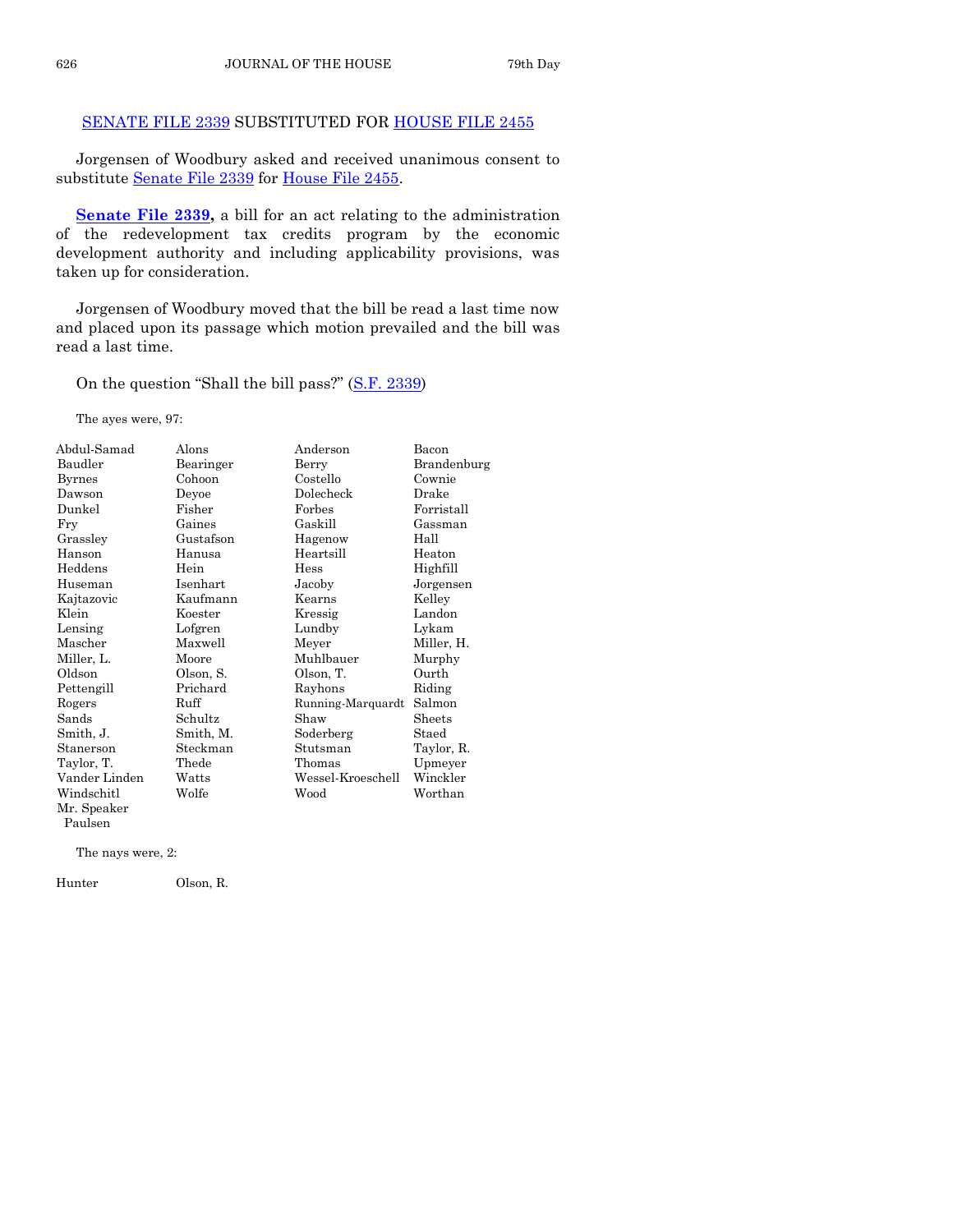Absent or not voting, 1:

#### Baltimore

The bill having received a constitutional majority was declared to have passed the House and the title was agreed to.

#### HOUSE FILES 2287 AND 2455 WITHDRAWN

Jorgensen of Woodbury asked and received unanimous consent to withdraw House Files 2287 and 2455 from further consideration by the House.

**[House File 2456,](http://coolice.legis.iowa.gov/Cool-ICE/default.asp?Category=billinfo&Service=Billbook&frame=1&GA=85&hbill=HF2456)** a bill for an act relating to the approval and imposition of the facilities property tax levy and the equipment replacement and program sharing property tax levy for a merged area and including effective date and applicability provisions, was taken up for consideration.

Cownie of Polk offered amendment H–[8169](http://coolice.legis.iowa.gov/Cool-ICE/default.asp?Category=billinfo&Service=Billbook&frame=1&GA=85&hbill=H8169) filed by him and moved its adoption.

#### Amendment  $H-8169$  $H-8169$  was adopted.

Cownie of Polk moved that the bill be read a last time now and placed upon its passage which motion prevailed and the bill was read a last time.

#### On the question "Shall the bill pass?"  $(H.F. 2456)$  $(H.F. 2456)$

The ayes were, 98:

| Alons      | Anderson    | Bacon       |
|------------|-------------|-------------|
| Bearinger  | Berry       | Brandenburg |
| Cohoon     | Costello    | Cownie      |
| Devoe      | Dolecheck   | Drake       |
| Fisher     | Forbes      | Forristall  |
| Gaines     | Gaskill     | Gassman     |
| Gustafson  | Hagenow     | Hall        |
| Hanusa     | Heartsill   | Heaton      |
| Hein       | <b>Hess</b> | Highfill    |
| Huseman    | Isenhart    | Jacoby      |
| Kajtazovic | Kaufmann    | Kearns      |
| Klein      | Koester     | Kressig     |
| Lensing    | Lofgren     | Lundby      |
|            |             |             |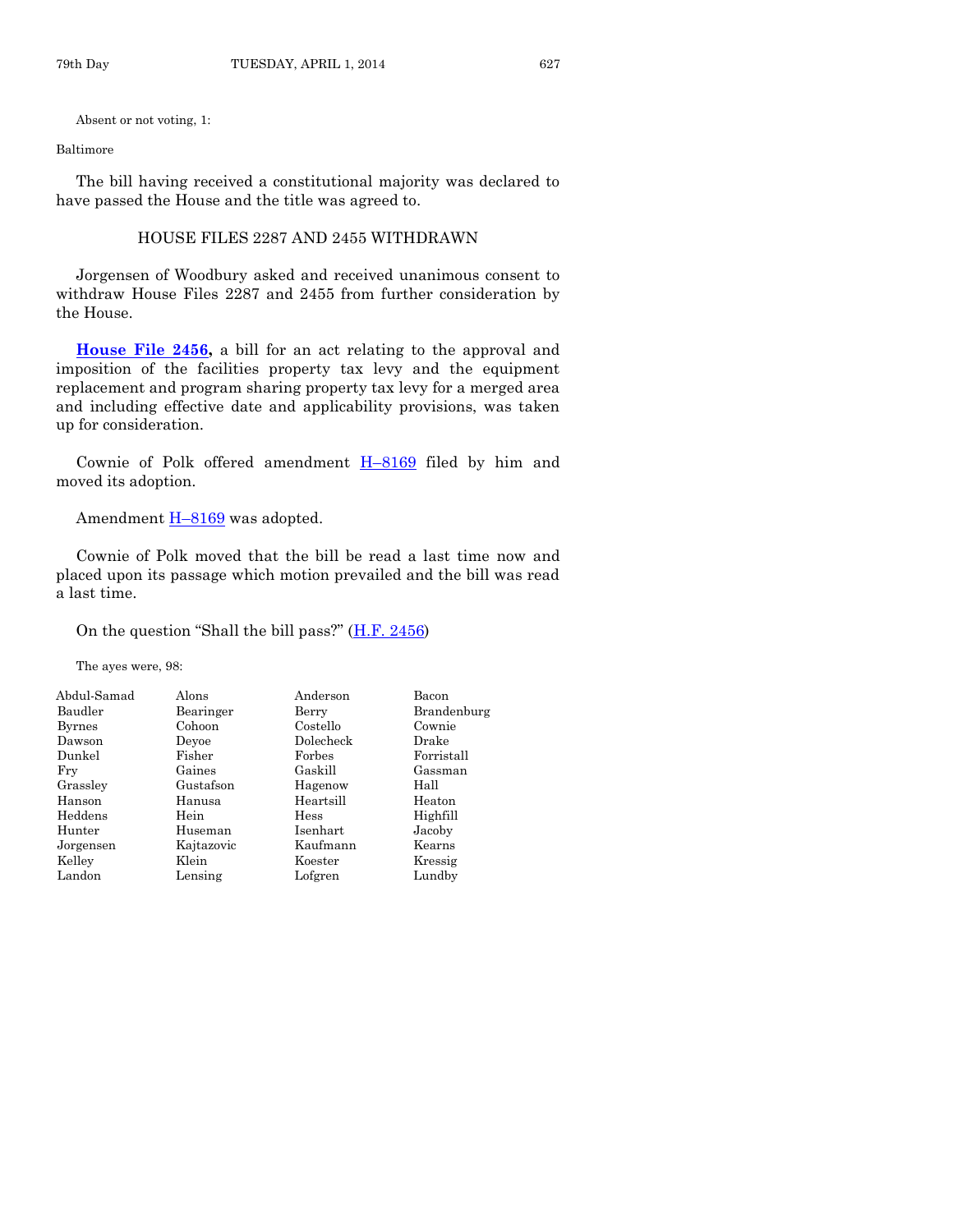| Lykam         | Mascher       | Maxwell   | Meyer             |
|---------------|---------------|-----------|-------------------|
| Miller, H.    | Miller, L.    | Moore     | Muhlbauer         |
| Murphy        | Oldson        | Olson, R. | Olson, S.         |
| Olson, T.     | Ourth         | Prichard  | Rayhons           |
| Riding        | Rogers        | Ruff      | Running-Marquardt |
| Salmon        | Sands         | Schultz   | Shaw              |
| $\rm{Sheets}$ | Smith, J.     | Smith, M. | Soderberg         |
| Staed         | Stanerson     | Steckman  | Stutsman          |
| Taylor, R.    | Taylor, T.    | Thede     | Thomas            |
| Upmeyer       | Vander Linden | Watts     | Wessel-Kroeschell |
| Winckler      | Windschitl    | Wolfe     | Wood              |
| Worthan       | Mr. Speaker   |           |                   |
|               | Paulsen       |           |                   |

The nays were, 1:

Pettengill

Absent or not voting, 1:

#### Baltimore

The bill having received a constitutional majority was declared to have passed the House and the title was agreed to.

#### INTRODUCTION OF BILL

**[House File 2461,](http://coolice.legis.iowa.gov/Cool-ICE/default.asp?Category=billinfo&Service=Billbook&frame=1&GA=85&hbill=HF2461)** by committee on Ways and Means, a bill for an act exempting from the state individual income tax the earnings from a burial trust fund, and including retroactive applicability provisions.

Read first time and placed on the **Ways and Means calendar.**

#### IMMEDIATE MESSAGES

Upmeyer of Cerro Gordo asked and received unanimous consent that the following bills be immediately messaged to the Senate: **House Files 2450, 2454, 2456, 2460** and **[Senate File 2339.](http://coolice.legis.iowa.gov/Cool-ICE/default.asp?Category=billinfo&Service=Billbook&frame=1&GA=85&hbill=SF2339)**

**[House File 2459,](http://coolice.legis.iowa.gov/Cool-ICE/default.asp?Category=billinfo&Service=Billbook&frame=1&GA=85&hbill=HF2459)** a bill for an act relating to the individual income tax by creating a tax credit for reserve peace officers and by increasing the amount of the tax credit for volunteer fire fighter and volunteer emergency medical services personnel and including retroactive applicability provisions, was taken up for consideration.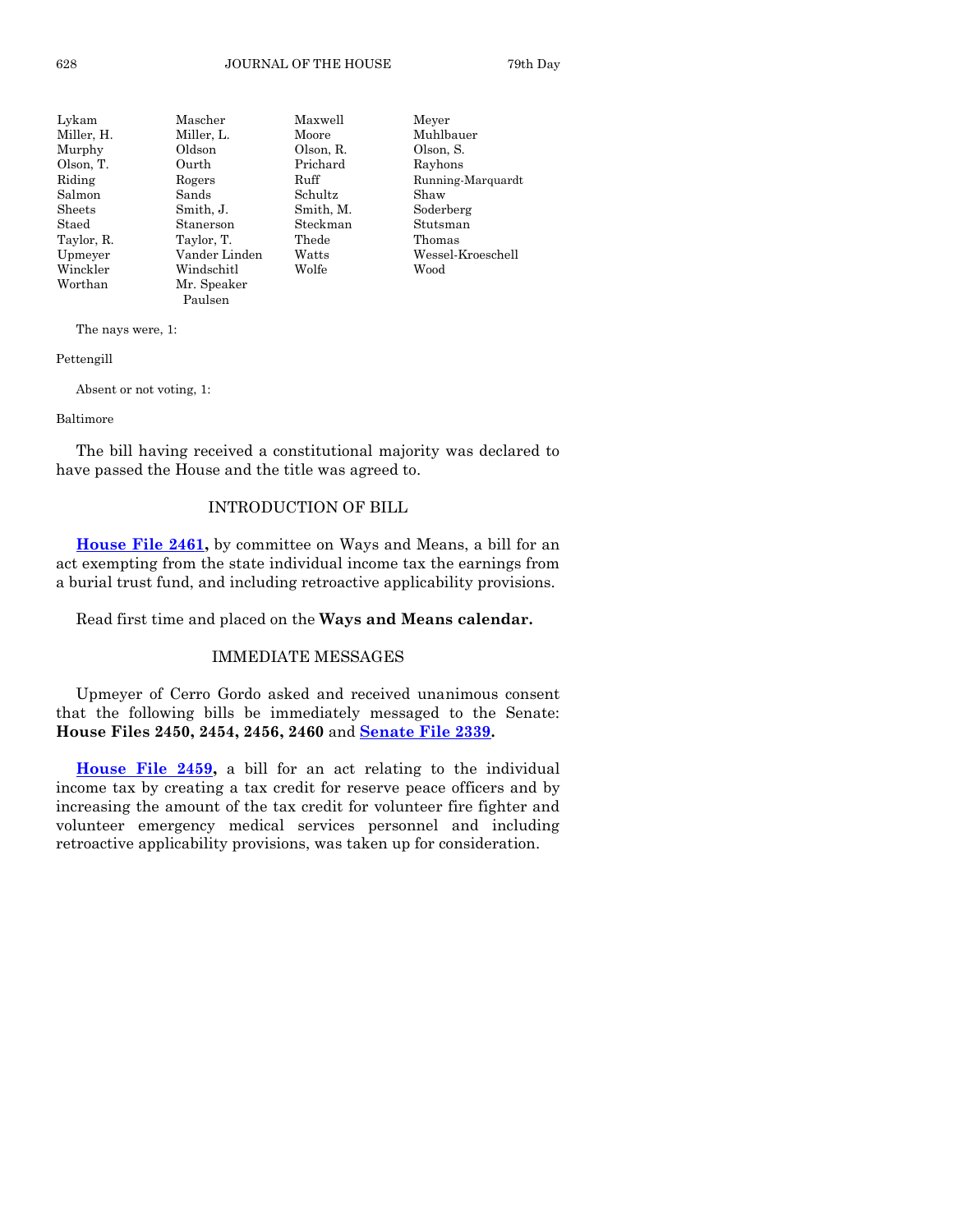Stanerson of Linn moved that the bill be read a last time now and placed upon its passage which motion prevailed and the bill was read a last time.

On the question "Shall the bill pass?" ([H.F. 2459\)](http://coolice.legis.iowa.gov/Cool-ICE/default.asp?Category=billinfo&Service=Billbook&frame=1&GA=85&hbill=HF2459)

The ayes were, 98:

| Abdul-Samad   | Alons         | Anderson  | Bacon             |
|---------------|---------------|-----------|-------------------|
| Baudler       | Bearinger     | Berry     | Brandenburg       |
| <b>Byrnes</b> | Cohoon        | Costello  | Cownie            |
| Dawson        | Deyoe         | Dolecheck | Drake             |
| Dunkel        | Fisher        | Forbes    | Forristall        |
| Fry           | Gaines        | Gaskill   | Gassman           |
| Grasslev      | Gustafson     | Hagenow   | Hall              |
| Hanson        | Hanusa        | Heartsill | Heaton            |
| Heddens       | Hein          | Hess      | Highfill          |
| Huseman       | Isenhart      | Jacoby    | Jorgensen         |
| Kajtazovic    | Kaufmann      | Kearns    | Kelley            |
| Klein         | Koester       | Kressig   | Landon            |
| Lensing       | Lofgren       | Lundby    | Lykam             |
| Mascher       | Maxwell       | Meyer     | Miller, H.        |
| Miller, L.    | Moore         | Muhlbauer | Murphy            |
| Oldson        | Olson, R.     | Olson, S. | Olson, T.         |
| Ourth         | Pettengill    | Prichard  | Rayhons           |
| Riding        | Rogers        | Ruff      | Running-Marquardt |
| Salmon        | Sands         | Schultz   | Shaw              |
| Sheets        | Smith, J.     | Smith, M. | Soderberg         |
| Staed         | Stanerson     | Steckman  | Stutsman          |
| Taylor, R.    | Taylor, T.    | Thede     | Thomas            |
| Upmeyer       | Vander Linden | Watts     | Wessel-Kroeschell |
| Winckler      | Windschitl    | Wolfe     | Wood              |
| Worthan       | Mr. Speaker   |           |                   |

The nays were, 1:

Hunter

Absent or not voting, 1:

Paulsen

#### Baltimore

The bill having received a constitutional majority was declared to have passed the House and the title was agreed to.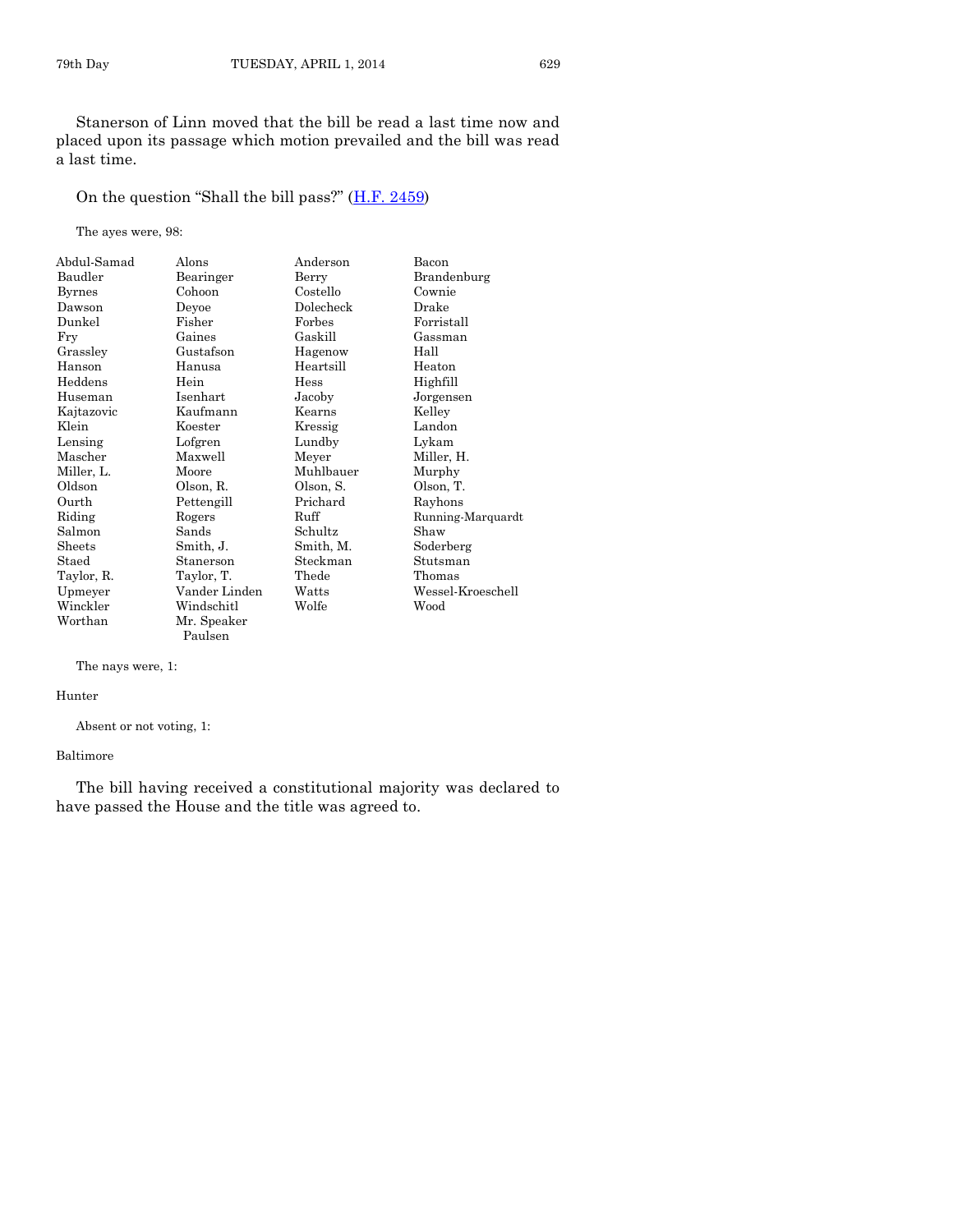#### HOUSE FILES 2076 AND 2148 WITHDRAWN

Stanerson of Linn asked and received unanimous consent to withdraw House Files 2076 and 2148 from further consideration by the House.

Unfinished Business Calendar

**[Senate File 2196,](http://coolice.legis.iowa.gov/Cool-ICE/default.asp?Category=billinfo&Service=Billbook&frame=1&GA=85&hbill=SF2196)** a bill for an act relating to programs and services under the purview of the department of public health, and including effective date provisions, with report of committee recommending passage, was taken up for consideration.

L. Miller of Scott asked and received unanimous consent to withdraw amendment  $H-8180$  $H-8180$  filed by her on March 31, 2014.

Costello of Mills offered amendment H–[8186](http://coolice.legis.iowa.gov/Cool-ICE/default.asp?Category=billinfo&Service=Billbook&frame=1&GA=85&hbill=H8186) filed by L. Miller of Scott.

Costello of Mills offered amendment  $H-8203$ , to amendment  $H-8186$ , filed by him from the floor and moved its adoption.

Amendment  $\underline{H-8203}$ , to amendment  $\underline{H-8186}$ , was adopted.

Costello of Mills moved the adoption of amendment  $H-8186$ , as amended.

Amendment H-[8186,](http://coolice.legis.iowa.gov/Cool-ICE/default.asp?Category=billinfo&Service=Billbook&frame=1&GA=85&hbill=H8186) as amended, was adopted.

L. Miller of Scott offered amendment  $H-8181$  $H-8181$  filed by her and moved its adoption.

Amendment  $H-8181$  $H-8181$  was adopted.

L. Miller of Scott offered amendment  $H-8188$  $H-8188$  filed by her and moved its adoption.

Amendment  $H-8188$  $H-8188$  was adopted.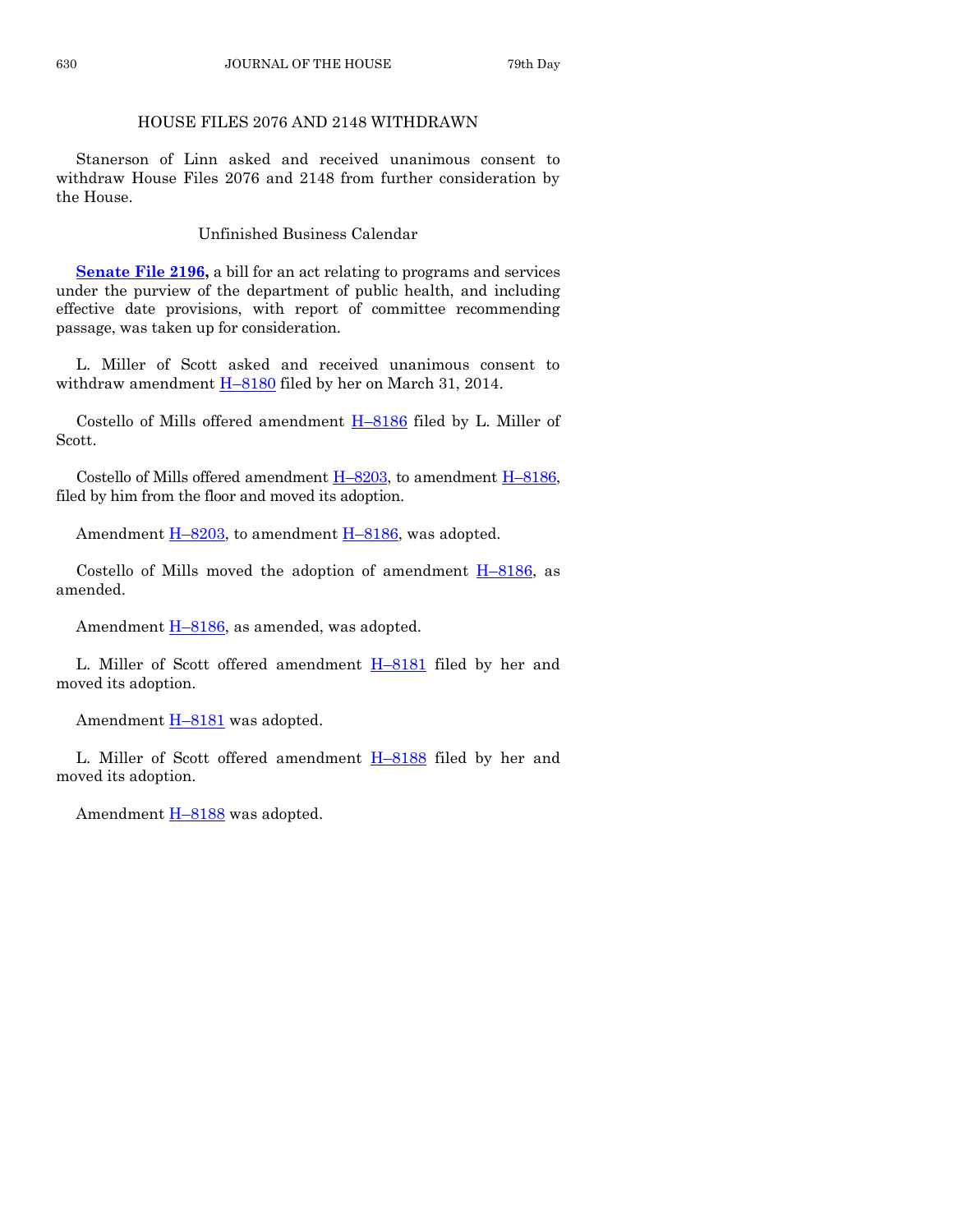Costello of Mills moved that the bill be read a last time now and placed upon its passage which motion prevailed and the bill was read a last time.

On the question "Shall the bill pass?" ([S.F. 2196\)](http://coolice.legis.iowa.gov/Cool-ICE/default.asp?Category=billinfo&Service=Billbook&frame=1&GA=85&hbill=SF2196)

The ayes were, 99:

| Abdul-Samad       | Alons      | Anderson      | Bacon       |
|-------------------|------------|---------------|-------------|
| Baudler           | Bearinger  | Berry         | Brandenburg |
| <b>Byrnes</b>     | Cohoon     | Costello      | Cownie      |
| Dawson            | Deyoe      | Dolecheck     | Drake       |
| Dunkel            | Fisher     | Forbes        | Forristall  |
| Fry               | Gaines     | Gaskill       | Gassman     |
| Grassley          | Gustafson  | Hagenow       | Hall        |
| Hanson            | Hanusa     | Heartsill     | Heaton      |
| Heddens           | Hein       | Hess          | Highfill    |
| Hunter            | Huseman    | Isenhart      | Jacoby      |
| Jorgensen         | Kajtazovic | Kaufmann      | Kearns      |
| Kelley            | Klein      | Koester       | Kressig     |
| Landon            | Lensing    | Lofgren       | Lundby      |
| Lykam             | Mascher    | Maxwell       | Meyer       |
| Miller, H.        | Miller, L. | Moore         | Muhlbauer   |
| Murphy            | Oldson     | Olson, R.     | Olson, S.   |
| Olson, T.         | Ourth      | Pettengill    | Prichard    |
| Rayhons           | Riding     | Rogers        | Ruff        |
| Running-Marquardt | Salmon     | Sands         | Schultz     |
| Shaw              | Sheets     | Smith, J.     | Smith, M.   |
| Soderberg         | Staed      | Stanerson     | Steckman    |
| Stutsman          | Taylor, R. | Taylor, T.    | Thede       |
| Thomas            | Upmeyer    | Vander Linden | Watts       |
| Wessel-Kroeschell | Winckler   | Windschitl    | Wolfe       |
| Wood              | Worthan    | Mr. Speaker   |             |
|                   |            | Paulsen       |             |

The nays were, none.

Absent or not voting, 1:

Baltimore

The bill having received a constitutional majority was declared to have passed the House and the title was agreed to.

**Senate File 2283**, a bill for an act providing a procedure for the escheatment of United States savings bonds presumed abandoned, with report of committee recommending passage, was taken up for consideration.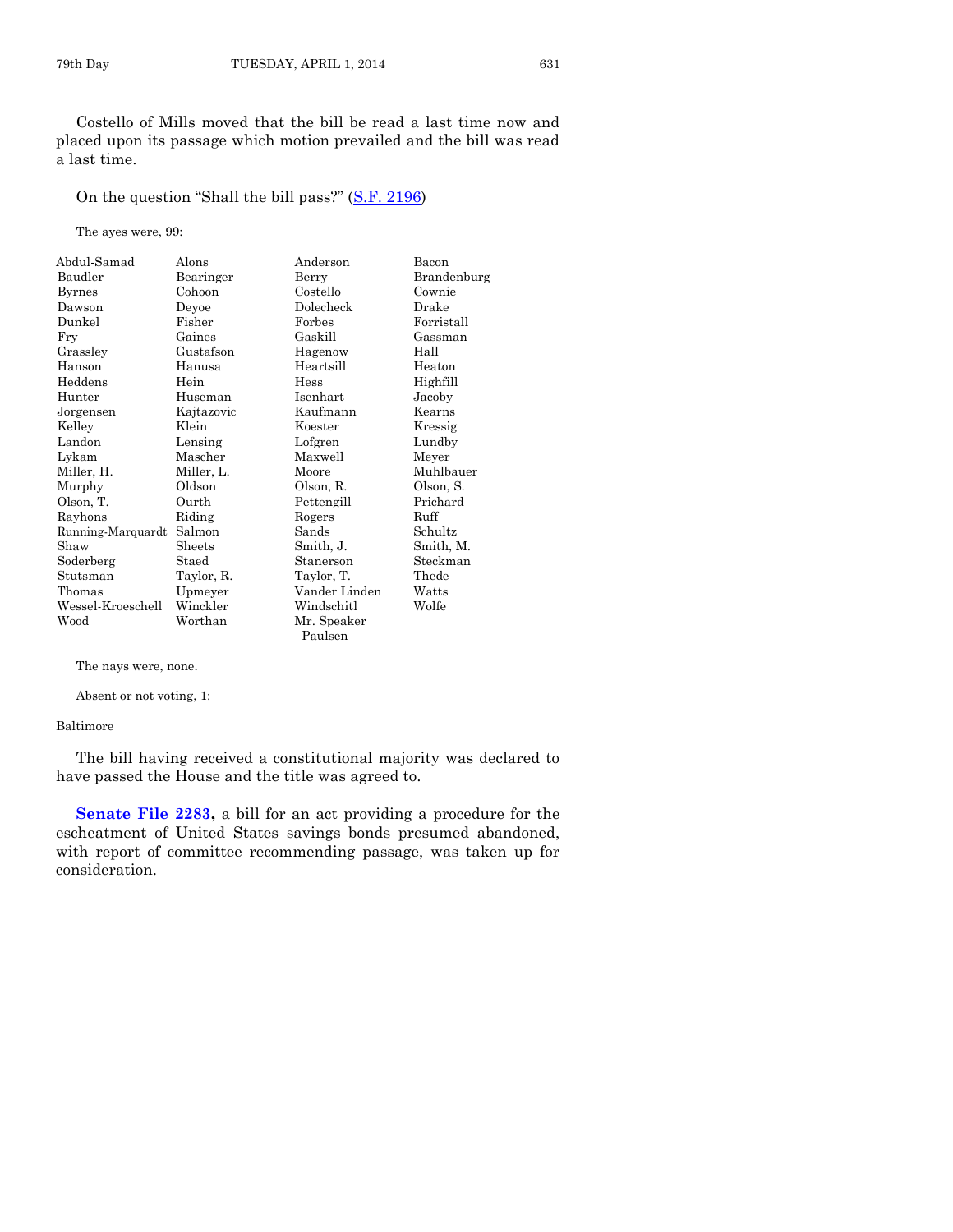Bacon of Story moved that the bill be read a last time now and placed upon its passage which motion prevailed and the bill was read a last time.

On the question "Shall the bill pass?" ([S.F. 2283\)](http://coolice.legis.iowa.gov/Cool-ICE/default.asp?Category=billinfo&Service=Billbook&frame=1&GA=85&hbill=SF2283)

The ayes were, 99:

| Abdul-Samad       | Alons      | Anderson      | Bacon       |
|-------------------|------------|---------------|-------------|
| Baudler           | Bearinger  | Berry         | Brandenburg |
| <b>Byrnes</b>     | Cohoon     | Costello      | Cownie      |
| Dawson            | Deyoe      | Dolecheck     | Drake       |
| Dunkel            | Fisher     | Forbes        | Forristall  |
| Fry               | Gaines     | Gaskill       | Gassman     |
| Grassley          | Gustafson  | Hagenow       | Hall        |
| Hanson            | Hanusa     | Heartsill     | Heaton      |
| Heddens           | Hein       | Hess          | Highfill    |
| Hunter            | Huseman    | Isenhart      | Jacoby      |
| Jorgensen         | Kajtazovic | Kaufmann      | Kearns      |
| Kelley            | Klein      | Koester       | Kressig     |
| Landon            | Lensing    | Lofgren       | Lundby      |
| Lykam             | Mascher    | Maxwell       | Meyer       |
| Miller, H.        | Miller, L. | Moore         | Muhlbauer   |
| Murphy            | Oldson     | Olson, R.     | Olson, S.   |
| Olson, T.         | Ourth      | Pettengill    | Prichard    |
| Rayhons           | Riding     | Rogers        | Ruff        |
| Running-Marquardt | Salmon     | Sands         | Schultz     |
| Shaw              | Sheets     | Smith, J.     | Smith, M.   |
| Soderberg         | Staed      | Stanerson     | Steckman    |
| Stutsman          | Taylor, R. | Taylor, T.    | Thede       |
| Thomas            | Upmeyer    | Vander Linden | Watts       |
| Wessel-Kroeschell | Winckler   | Windschitl    | Wolfe       |
| Wood              | Worthan    | Mr. Speaker   |             |
|                   |            | Paulsen       |             |

The nays were, none.

Absent or not voting, 1:

Baltimore

The bill having received a constitutional majority was declared to have passed the House and the title was agreed to.

**[Senate File 2312,](http://coolice.legis.iowa.gov/Cool-ICE/default.asp?Category=billinfo&Service=Billbook&frame=1&GA=85&hbill=SF2312)** a bill for an act relating to the continued effect of terms, conditions, covenants, and provisions contained in documents and instruments creating or regulating multiple housing cooperatives and horizontal property regimes and including applicability provisions,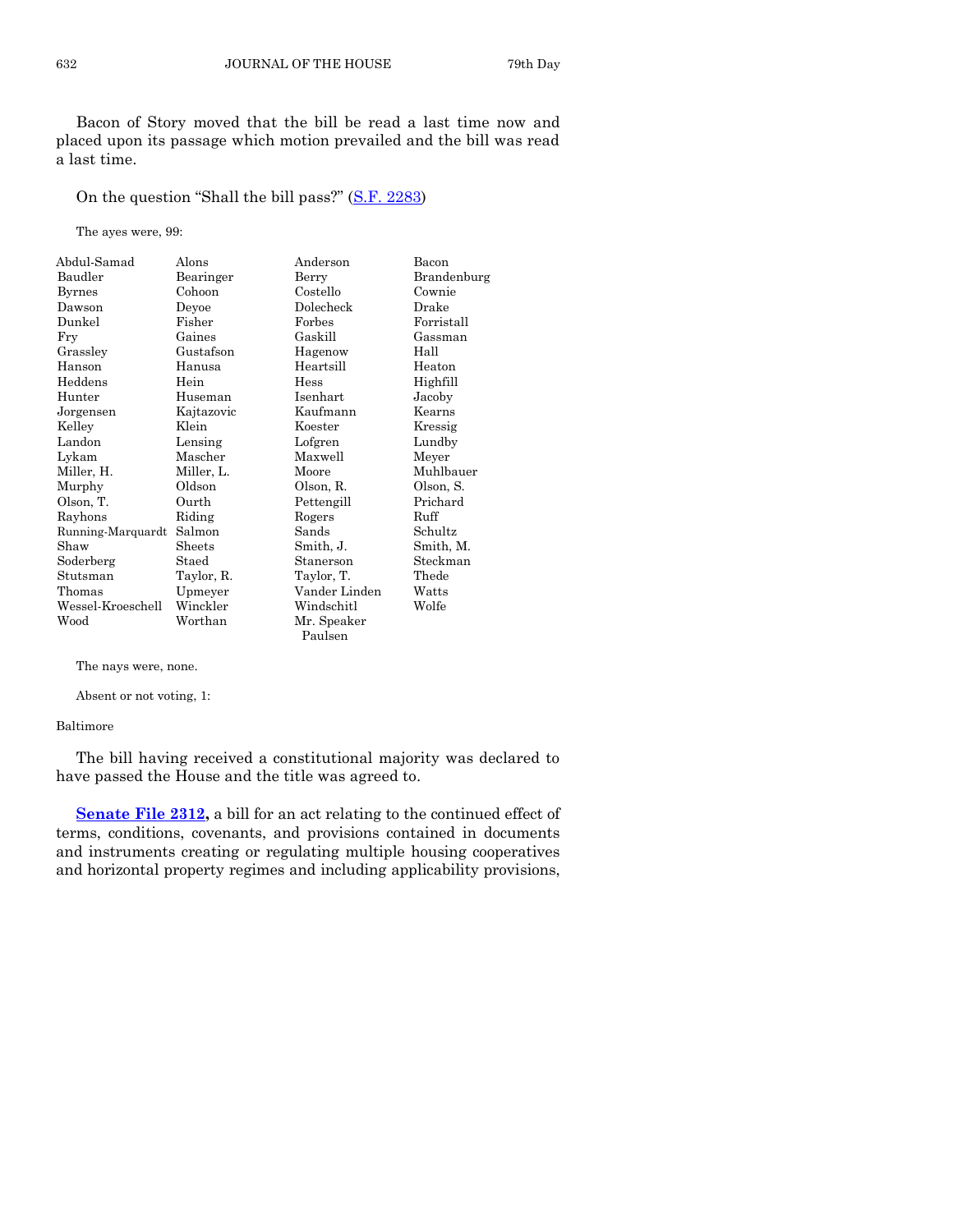with report of committee recommending amendment and passage, was taken up for consideration.

Gustafson of Madison offered amendment H–[8122](http://coolice.legis.iowa.gov/Cool-ICE/default.asp?Category=billinfo&Service=Billbook&frame=1&GA=85&hbill=H8122) filed by the committee on Judiciary and moved its adoption.

The committee amendment  $H-8122$  $H-8122$  was adopted.

Gustafson of Madison moved that the bill be read a last time now and placed upon its passage which motion prevailed and the bill was read a last time.

On the question "Shall the bill pass?" ([S.F. 2312\)](http://coolice.legis.iowa.gov/Cool-ICE/default.asp?Category=billinfo&Service=Billbook&frame=1&GA=85&hbill=SF2312)

The ayes were, 99:

| Abdul-Samad       | Alons      | Anderson      | Bacon       |
|-------------------|------------|---------------|-------------|
| Baudler           | Bearinger  | Berry         | Brandenburg |
| <b>Byrnes</b>     | Cohoon     | Costello      | Cownie      |
| Dawson            | Deyoe      | Dolecheck     | Drake       |
| Dunkel            | Fisher     | Forbes        | Forristall  |
| Fry               | Gaines     | Gaskill       | Gassman     |
| Grassley          | Gustafson  | Hagenow       | Hall        |
| Hanson            | Hanusa     | Heartsill     | Heaton      |
| Heddens           | Hein       | <b>Hess</b>   | Highfill    |
| Hunter            | Huseman    | Isenhart      | Jacoby      |
| Jorgensen         | Kajtazovic | Kaufmann      | Kearns      |
| Kelley            | Klein      | Koester       | Kressig     |
| Landon            | Lensing    | Lofgren       | Lundby      |
| Lykam             | Mascher    | Maxwell       | Meyer       |
| Miller, H.        | Miller, L. | Moore         | Muhlbauer   |
| Murphy            | Oldson     | Olson, R.     | Olson, S.   |
| Olson, T.         | Ourth      | Pettengill    | Prichard    |
| Rayhons           | Riding     | Rogers        | Ruff        |
| Running-Marquardt | Salmon     | Sands         | Schultz     |
| Shaw              | Sheets     | Smith, J.     | Smith, M.   |
| Soderberg         | Staed      | Stanerson     | Steckman    |
| Stutsman          | Taylor, R. | Taylor, T.    | Thede       |
| Thomas            | Upmeyer    | Vander Linden | Watts       |
| Wessel-Kroeschell | Winckler   | Windschitl    | Wolfe       |
| Wood              | Worthan    | Mr. Speaker   |             |
|                   |            | Paulsen       |             |

The nays were, none.

Absent or not voting, 1:

Baltimore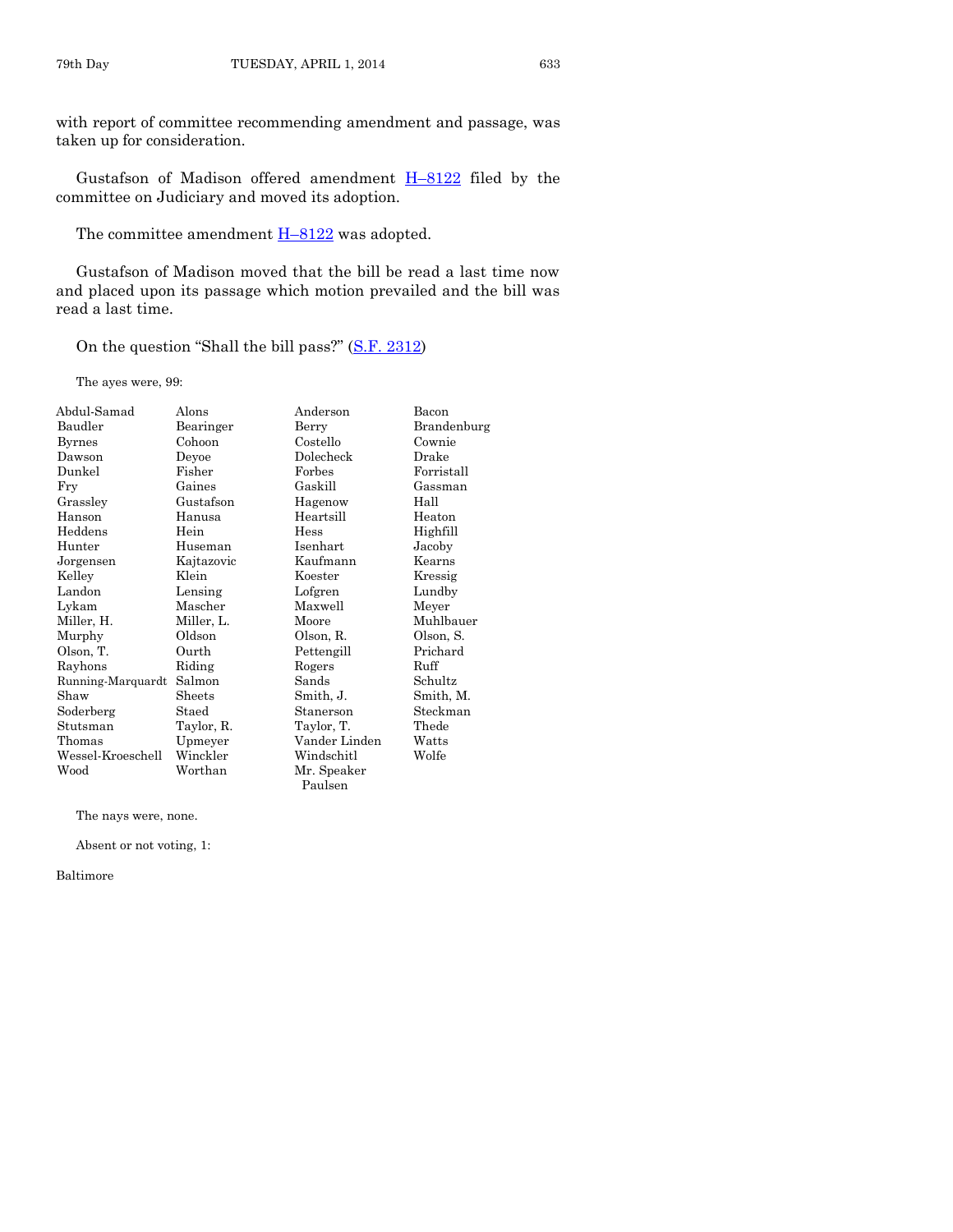The bill having received a constitutional majority was declared to have passed the House and the title, as amended, was agreed to.

#### SENATE AMENDMENTS CONSIDERED

Brandenburg of Pottawattamie called up for consideration **[House](http://coolice.legis.iowa.gov/Cool-ICE/default.asp?Category=billinfo&Service=Billbook&frame=1&GA=85&hbill=HF159)  [File 159,](http://coolice.legis.iowa.gov/Cool-ICE/default.asp?Category=billinfo&Service=Billbook&frame=1&GA=85&hbill=HF159)** a bill for an act relating to the possession of certain products with the intent to use the products to manufacture a controlled substance, and making penalties applicable, amended by the Senate, and moved that the House concur in the Senate amendment H–[8145.](http://coolice.legis.iowa.gov/Cool-ICE/default.asp?Category=billinfo&Service=Billbook&frame=1&GA=85&hbill=H8145)

The motion prevailed and the House concurred in the Senate amendment H-[8145.](http://coolice.legis.iowa.gov/Cool-ICE/default.asp?Category=billinfo&Service=Billbook&frame=1&GA=85&hbill=H8145)

Brandenburg of Pottawattamie moved that the bill, as amended by the Senate and concurred in by the House, be read a last time now and placed upon its passage which motion prevailed and the bill was read a last time.

On the question "Shall the bill pass?"  $(H.F. 159)$ 

The ayes were, 99:

| Abdul-Samad       | Alons      | Anderson   | Bacon       |
|-------------------|------------|------------|-------------|
| Baudler           | Bearinger  | Berry      | Brandenburg |
| <b>Byrnes</b>     | Cohoon     | Costello   | Cownie      |
| Dawson            | Devoe      | Dolecheck  | Drake       |
| Dunkel            | Fisher     | Forbes     | Forristall  |
| Fry               | Gaines     | Gaskill    | Gassman     |
| Grassley          | Gustafson  | Hagenow    | Hall        |
| Hanson            | Hanusa     | Heartsill  | Heaton      |
| Heddens           | Hein       | Hess       | Highfill    |
| Hunter            | Huseman    | Isenhart   | Jacoby      |
| Jorgensen         | Kajtazovic | Kaufmann   | Kearns      |
| Kelley            | Klein      | Koester    | Kressig     |
| Landon            | Lensing    | Lofgren    | Lundby      |
| Lykam             | Mascher    | Maxwell    | Meyer       |
| Miller, H.        | Miller, L. | Moore      | Muhlbauer   |
| Murphy            | Oldson     | Olson, R.  | Olson, S.   |
| Olson, T.         | Ourth      | Pettengill | Prichard    |
| Rayhons           | Riding     | Rogers     | Ruff        |
| Running-Marquardt | Salmon     | Sands      | Schultz     |
| Shaw              | Sheets     | Smith, J.  | Smith, M.   |
| Soderberg         | Staed      | Stanerson  | Steckman    |
| Stutsman          | Taylor, R. | Taylor, T. | Thede       |
|                   |            |            |             |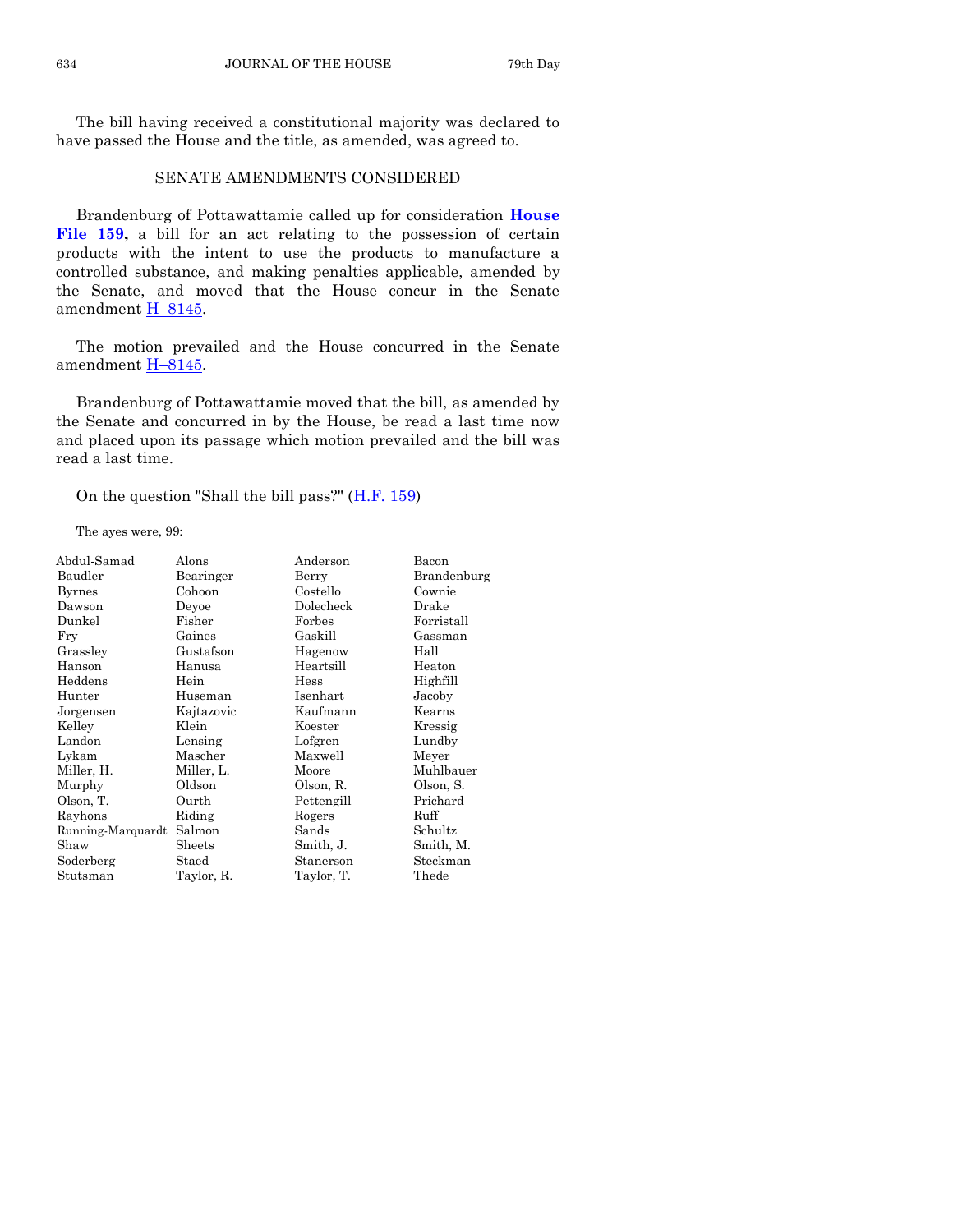Thomas Upmeyer Vander Linden Watts Wessel-Kroeschell Winckler Windschitl Wolfe

Wood Worthan Mr. Speaker Paulsen

The nays were, none.

Absent or not voting, 1:

Baltimore

The bill having received a constitutional majority was declared to have passed the House and the title was agreed to.

#### [HOUSE FILE 2356](http://coolice.legis.iowa.gov/Cool-ICE/default.asp?Category=billinfo&Service=Billbook&frame=1&GA=85&hbill=HF2356) WITHDRAWN

Brandenburg of Pottawattamie asked and received unanimous consent to withdraw [House File 2356](http://coolice.legis.iowa.gov/Cool-ICE/default.asp?Category=billinfo&Service=Billbook&frame=1&GA=85&hbill=HF2356) from further consideration by the House.

Windschitl of Harrison called up for consideration **[House File 2183,](http://coolice.legis.iowa.gov/Cool-ICE/default.asp?Category=billinfo&Service=Billbook&frame=1&GA=85&hbill=HF2183)** a bill for an act related to customers with delinquent accounts for the provision of wastewater, sewer system, storm water drainage system, or sewage treatment services by a city utility or city enterprise, amended by the Senate, and moved that the House concur in the Senate amendment H–[8174.](http://coolice.legis.iowa.gov/Cool-ICE/default.asp?Category=billinfo&Service=Billbook&frame=1&GA=85&hbill=H8174)

The motion prevailed and the House concurred in the Senate amendment H–[8174.](http://coolice.legis.iowa.gov/Cool-ICE/default.asp?Category=billinfo&Service=Billbook&frame=1&GA=85&hbill=H8174)

Windschitl of Harrison moved that the bill, as amended by the Senate and concurred in by the House, be read a last time now and placed upon its passage which motion prevailed and the bill was read a last time.

On the question "Shall the bill pass?"  $(H.F. 2183)$ 

The ayes were, 99:

| Abdul-Samad | Alons     | Anderson  | Bacon       |
|-------------|-----------|-----------|-------------|
| Baudler     | Bearinger | Berry     | Brandenburg |
| Byrnes      | Cohoon    | Costello  | Cownie      |
| Dawson      | Devoe     | Dolecheck | Drake       |
| Dunkel      | Fisher    | Forbes    | Forristall  |
| Fry         | Gaines    | Gaskill   | Gassman     |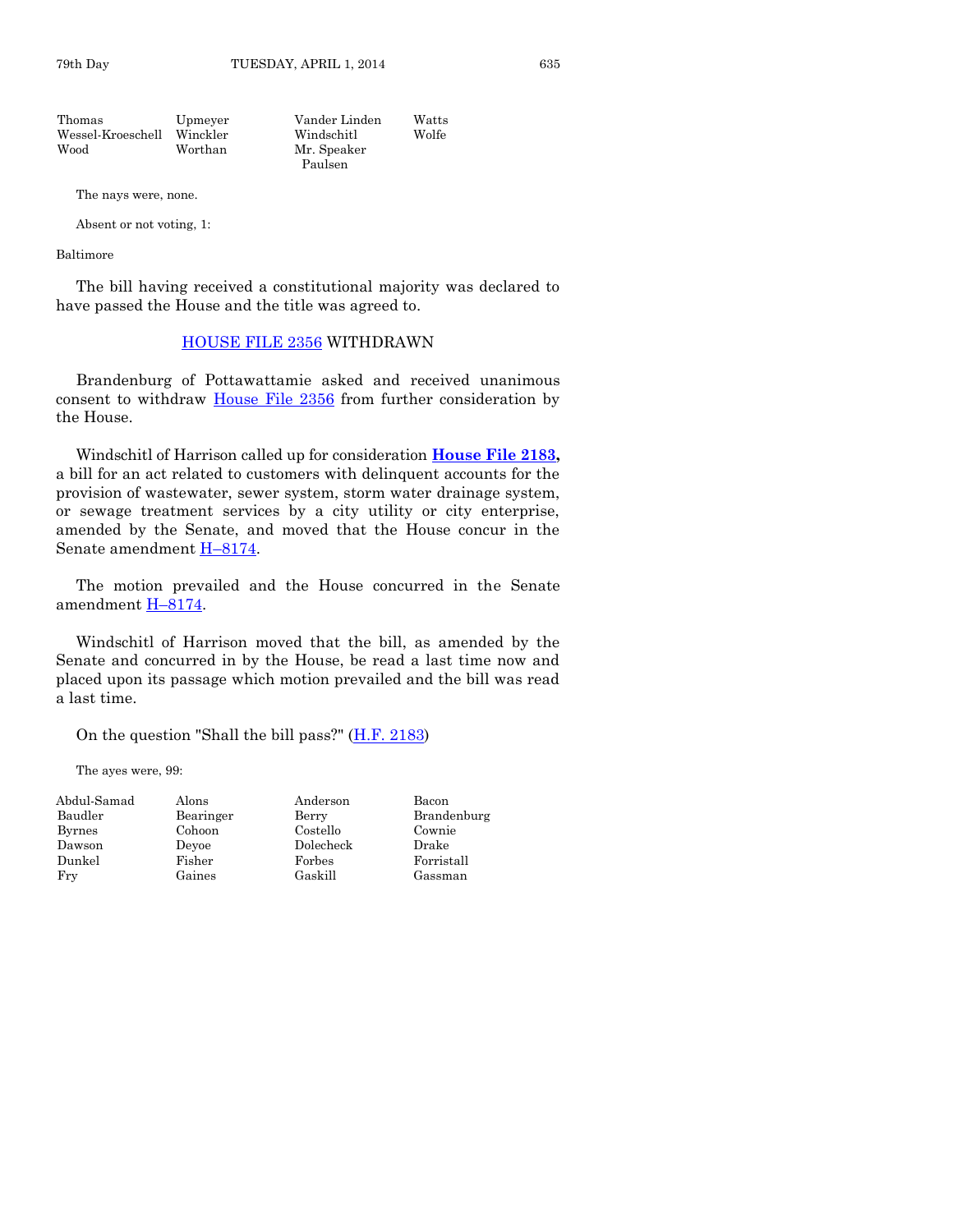| Grassley          | Gustafson  | Hagenow       | Hall      |
|-------------------|------------|---------------|-----------|
| Hanson            | Hanusa     | Heartsill     | Heaton    |
| Heddens           | Hein       | Hess          | Highfill  |
| Hunter            | Huseman    | Isenhart      | Jacoby    |
| Jorgensen         | Kajtazovic | Kaufmann      | Kearns    |
| Kelley            | Klein      | Koester       | Kressig   |
| Landon            | Lensing    | Lofgren       | Lundby    |
| Lykam             | Mascher    | Maxwell       | Meyer     |
| Miller, H.        | Miller, L. | Moore         | Muhlbauer |
| Murphy            | Oldson     | Olson, R.     | Olson, S. |
| Olson, T.         | Ourth      | Pettengill    | Prichard  |
| Rayhons           | Riding     | Rogers        | Ruff      |
| Running-Marquardt | Salmon     | Sands         | Schultz   |
| Shaw              | Sheets     | Smith, J.     | Smith, M. |
| Soderberg         | Staed      | Stanerson     | Steckman  |
| Stutsman          | Taylor, R. | Taylor, T.    | Thede     |
| Thomas            | Upmeyer    | Vander Linden | Watts     |
| Wessel-Kroeschell | Winckler   | Windschitl    | Wolfe     |
| Wood              | Worthan    | Mr. Speaker   |           |
|                   |            | Paulsen       |           |

#### The nays were, none.

Absent or not voting, 1:

#### Baltimore

The bill having received a constitutional majority was declared to have passed the House and the title was agreed to.

Hess of Clay called up for consideration **[House File 2387,](http://coolice.legis.iowa.gov/Cool-ICE/default.asp?Category=billinfo&Service=Billbook&frame=1&GA=85&hbill=HF2387)** a bill for an act providing for notice of garnishment and levy to a judgment debtor, amended by the Senate, and moved that the House concur in the Senate amendment H-[8172.](http://coolice.legis.iowa.gov/Cool-ICE/default.asp?Category=billinfo&Service=Billbook&frame=1&GA=85&hbill=H8172)

The motion prevailed and the House concurred in the Senate amendment H–[8172.](http://coolice.legis.iowa.gov/Cool-ICE/default.asp?Category=billinfo&Service=Billbook&frame=1&GA=85&hbill=H8172)

Hess of Clay moved that the bill, as amended by the Senate and concurred in by the House, be read a last time now and placed upon its passage which motion prevailed and the bill was read a last time.

On the question "Shall the bill pass?"  $(H.F. 2387)$ 

The ayes were, 99:

Abdul-Samad Alons Anderson Bacon Baudler Bearinger Berry Brandenburg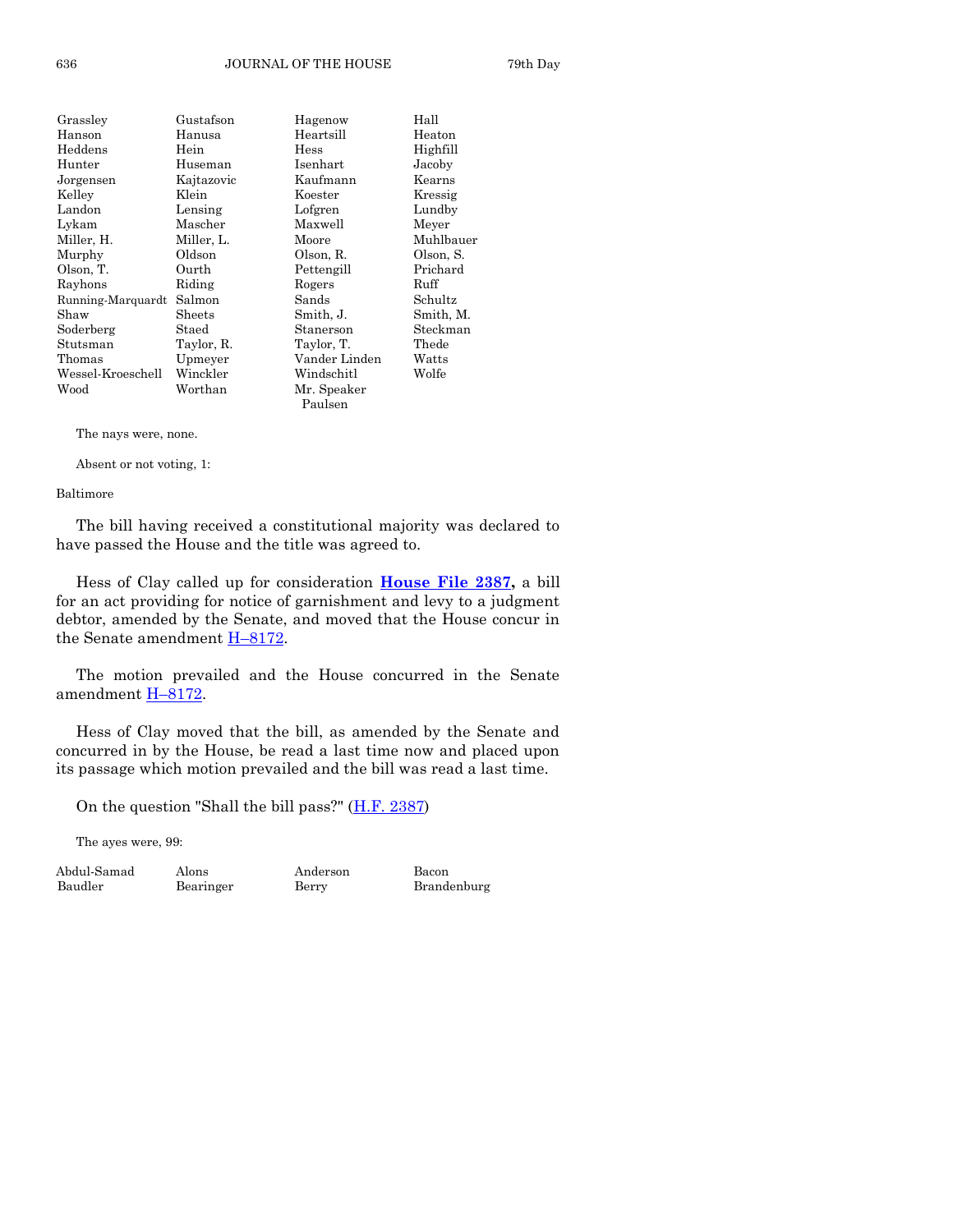| Byrnes            | Cohoon     | Costello      | Cownie     |
|-------------------|------------|---------------|------------|
| Dawson            | Devoe      | Dolecheck     | Drake      |
| Dunkel            | Fisher     | Forbes        | Forristall |
| Fry               | Gaines     | Gaskill       | Gassman    |
| Grassley          | Gustafson  | Hagenow       | Hall       |
| Hanson            | Hanusa     | Heartsill     | Heaton     |
| Heddens           | Hein       | Hess          | Highfill   |
| Hunter            | Huseman    | Isenhart      | Jacoby     |
| Jorgensen         | Kajtazovic | Kaufmann      | Kearns     |
| Kelley            | Klein      | Koester       | Kressig    |
| Landon            | Lensing    | Lofgren       | Lundby     |
| Lykam             | Mascher    | Maxwell       | Meyer      |
| Miller, H.        | Miller, L. | Moore         | Muhlbauer  |
| Murphy            | Oldson     | Olson, R.     | Olson, S.  |
| Olson, T.         | Ourth      | Pettengill    | Prichard   |
| Rayhons           | Riding     | Rogers        | Ruff       |
| Running-Marquardt | Salmon     | Sands         | Schultz    |
| Shaw              | Sheets     | Smith, J.     | Smith, M.  |
| Soderberg         | Staed      | Stanerson     | Steckman   |
| Stutsman          | Taylor, R. | Taylor, T.    | Thede      |
| Thomas            | Upmeyer    | Vander Linden | Watts      |
| Wessel-Kroeschell | Winckler   | Windschitl    | Wolfe      |
| Wood              | Worthan    | Mr. Speaker   |            |
|                   |            | Paulsen       |            |

The nays were, none.

Absent or not voting, 1:

#### Baltimore

The bill having received a constitutional majority was declared to have passed the House and the title was agreed to.

Fry of Clarke called up for consideration **[House File 2388,](http://coolice.legis.iowa.gov/Cool-ICE/default.asp?Category=billinfo&Service=Billbook&frame=1&GA=85&hbill=HF2388)** a bill for an act relating to continuity of learning for children receiving foster care services, amended by the Senate, and moved that the House concur in the Senate amendment  $H-8127$ .

The motion prevailed and the House concurred in the Senate amendment H–[8127.](http://coolice.legis.iowa.gov/Cool-ICE/default.asp?Category=billinfo&Service=Billbook&frame=1&GA=85&hbill=H8127)

Fry of Clarke moved that the bill, as amended by the Senate and concurred in by the House, be read a last time now and placed upon its passage which motion prevailed and the bill was read a last time.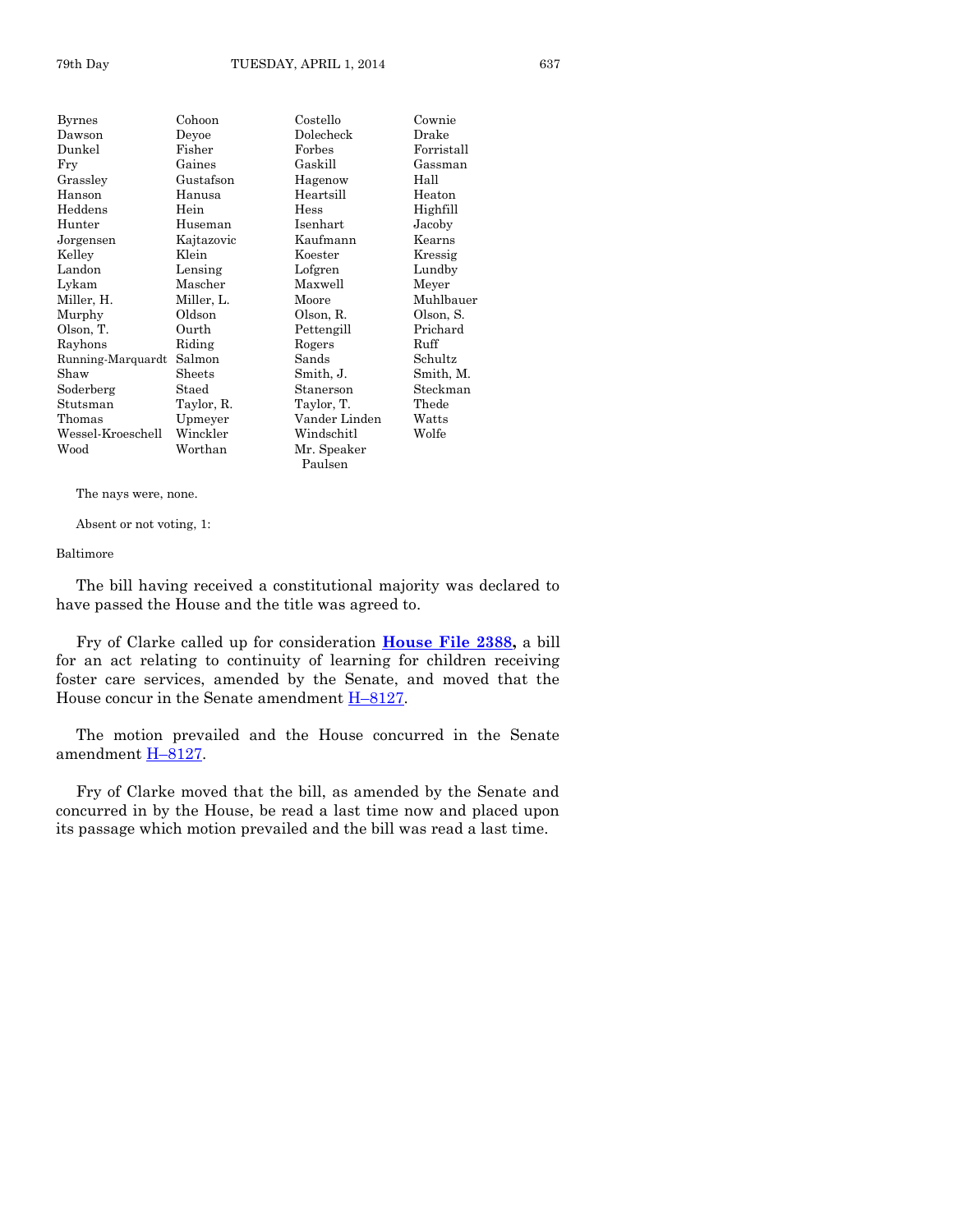#### On the question "Shall the bill pass?"  $(H.F. 2388)$

The ayes were, 99:

| Abdul-Samad       | Alons      | Anderson      | Bacon       |
|-------------------|------------|---------------|-------------|
| Baudler           | Bearinger  | Berry         | Brandenburg |
| <b>Byrnes</b>     | Cohoon     | Costello      | Cownie      |
| Dawson            | Deyoe      | Dolecheck     | Drake       |
| Dunkel            | Fisher     | Forbes        | Forristall  |
| Fry               | Gaines     | Gaskill       | Gassman     |
| Grassley          | Gustafson  | Hagenow       | Hall        |
| Hanson            | Hanusa     | Heartsill     | Heaton      |
| Heddens           | Hein       | Hess          | Highfill    |
| Hunter            | Huseman    | Isenhart      | Jacoby      |
| Jorgensen         | Kajtazovic | Kaufmann      | Kearns      |
| Kelley            | Klein      | Koester       | Kressig     |
| Landon            | Lensing    | Lofgren       | Lundby      |
| Lykam             | Mascher    | Maxwell       | Meyer       |
| Miller, H.        | Miller, L. | Moore         | Muhlbauer   |
| Murphy            | Oldson     | Olson, R.     | Olson, S.   |
| Olson, T.         | Ourth      | Pettengill    | Prichard    |
| Rayhons           | Riding     | Rogers        | Ruff        |
| Running-Marquardt | Salmon     | Sands         | Schultz     |
| Shaw              | Sheets     | Smith, J.     | Smith, M.   |
| Soderberg         | Staed      | Stanerson     | Steckman    |
| Stutsman          | Taylor, R. | Taylor, T.    | Thede       |
| Thomas            | Upmeyer    | Vander Linden | Watts       |
| Wessel-Kroeschell | Winckler   | Windschitl    | Wolfe       |
| Wood              | Worthan    | Mr. Speaker   |             |

The nays were, none.

Absent or not voting, 1:

#### Baltimore

The bill having received a constitutional majority was declared to have passed the House and the title, as amended, was agreed to.

Paulsen

#### IMMEDIATE MESSAGES

Upmeyer of Cerro Gordo asked and received unanimous consent that the following bills be immediately messaged to the Senate: **House Files 159, 2183, 2387, 2388, 2459** and **Senate Files 2196, 2283** and **2312.**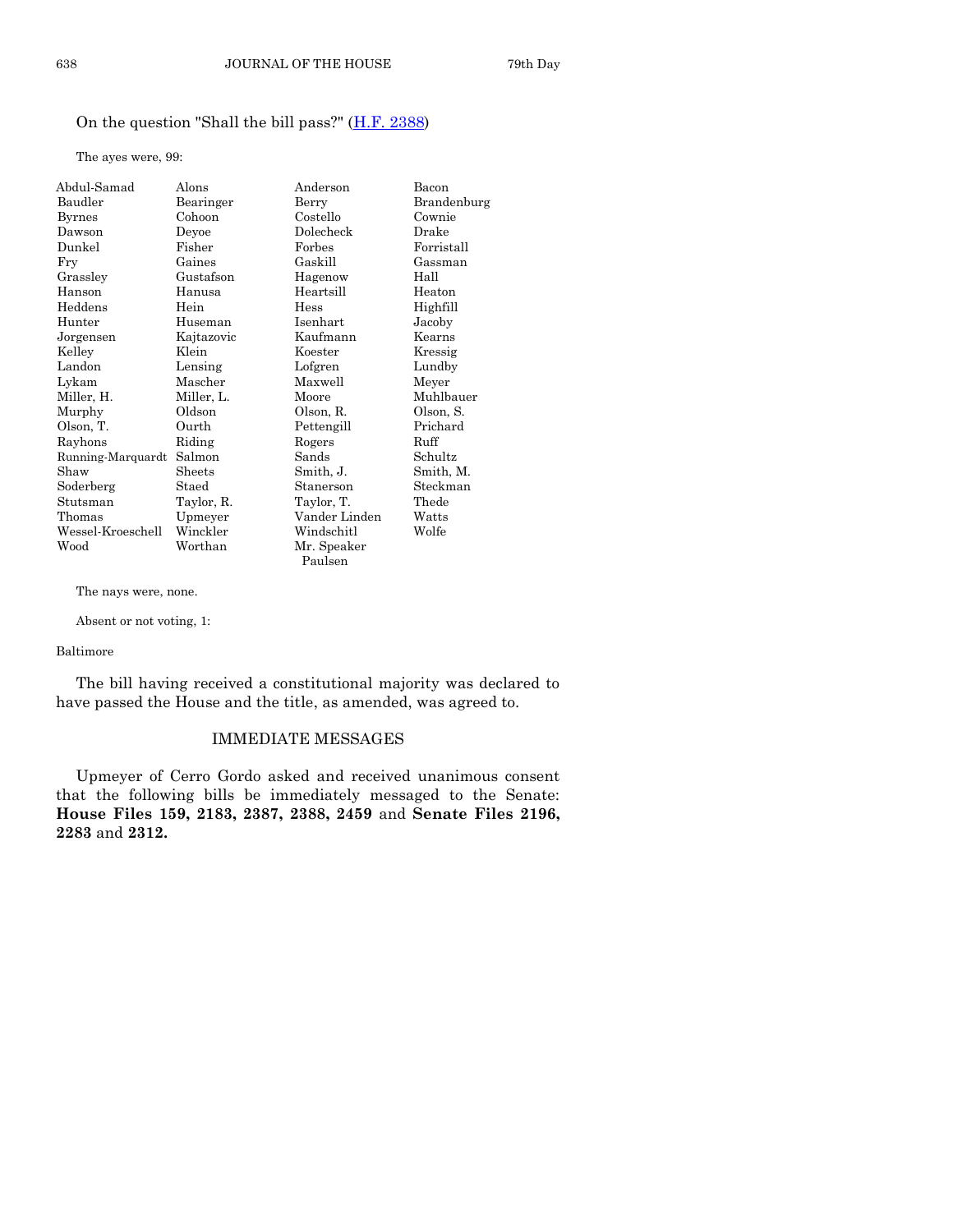The following messages were received from the Senate:

Mr. Speaker: I am directed to inform your honorable body that the Senate has on April 1, 2014, amended and passed the following bill in which the concurrence of the House is asked:

[House File 2273,](http://coolice.legis.iowa.gov/Cool-ICE/default.asp?Category=billinfo&Service=Billbook&frame=1&GA=85&hbill=HF2273) a bill for an act relating to certain state and local government activities related to vehicle registrations and levee and drainage districts.

Also: That the Senate has on April 1, 2014, refused to concur in the House amendment to the following bill in which the concurrence of the Senate was asked:

Senate [File 2118,](http://coolice.legis.iowa.gov/Cool-ICE/default.asp?Category=billinfo&Service=Billbook&frame=1&GA=85&hbill=SF2118) a bill for an act relating to domestic abuse protective orders and pets or companion animals owned or held by a petitioner, respondent, or minor child of the petitioner or respondent in a domestic abuse case.

Also: That the Senate has on April 1, 2014, passed the following bill in which the concurrence of the House is asked:

[Senate File 2130,](http://coolice.legis.iowa.gov/Cool-ICE/default.asp?Category=billinfo&Service=Billbook&frame=1&GA=85&hbill=SF2130) a bill for an act relating to and making transportation and other infrastructure-related appropriations to the department of transportation, including allocation and use of moneys from the road use tax fund and the primary road fund, and including effective date provisions.

MICHAEL E. MARSHALL, Secretary

#### LEAVE OF ABSENCE

Leave of absence was granted during voting as follows:

Baltimore of Boone

#### EXPLANATION OF VOTE

On March 26, 2014, I was necessarily absent during voting in the House chamber. Had I been present, I would have voted as follows:

| House File 475 – "nay"    |
|---------------------------|
| House File 2361 – "aye"   |
| House File 2448 – "aye"   |
| House File $2452 -$ "aye" |
| House File 2453 - "aye"   |
|                           |

[Senate File 303](http://coolice.legis.iowa.gov/Cool-ICE/default.asp?Category=billinfo&Service=Billbook&frame=1&GA=85&hbill=SF303) – "aye" [Senate File 2168](http://coolice.legis.iowa.gov/Cool-ICE/default.asp?Category=billinfo&Service=Billbook&frame=1&GA=85&hbill=SF2168) – "aye" [Senate File 2341](http://coolice.legis.iowa.gov/Cool-ICE/default.asp?Category=billinfo&Service=Billbook&frame=1&GA=85&hbill=SF2341) – "aye"

WINCKLER of Scott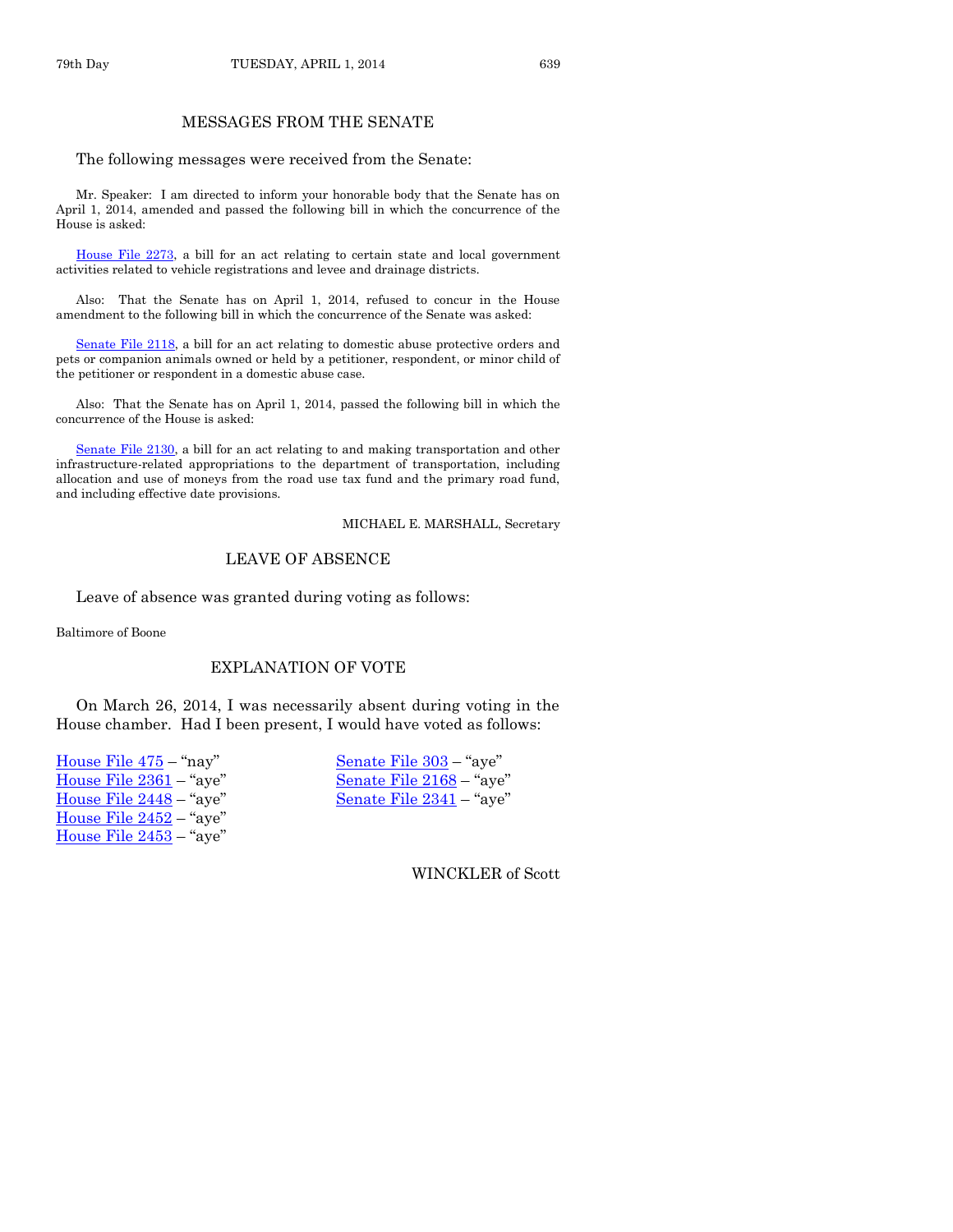#### HOUSE STUDY BILL COMMITTEE ASSIGNMENT

#### **[H.S.B. 684](http://coolice.legis.iowa.gov/Cool-ICE/default.asp?Category=billinfo&Service=Billbook&frame=1&GA=85&hbill=HSB684) Government Oversight**

Concerning public employee personnel settlement agreements and disciplinary actions, and including effective date and retroactive applicability provisions.

#### COMMITTEE RECOMMENDATION

MR. SPEAKER: The Chief Clerk of the House respectfully reports that the following committee recommendation has been received and is on file in the office of the Chief Clerk:

#### CARMINE BOAL Chief Clerk of the House

#### COMMITTEE ON WAYS AND MEANS

**Committee Bill** (Formerl[y House Study Bill 680\)](http://coolice.legis.iowa.gov/Cool-ICE/default.asp?Category=billinfo&Service=Billbook&frame=1&GA=85&hbill=HSB680), exempting from the state individual income tax the earnings from a burial trust fund, and including retroactive applicability provisions.

Fiscal Note: **No**

Recommendation: **Do Pass** April 1, 2014.

#### AMENDMENTS FILED

| H-8198     | H.F. | 2192 | Senate Amendment                                                                                                                                                                                                                                                                                                                   |
|------------|------|------|------------------------------------------------------------------------------------------------------------------------------------------------------------------------------------------------------------------------------------------------------------------------------------------------------------------------------------|
| H-8199     | H.F. | 2366 | Senate Amendment                                                                                                                                                                                                                                                                                                                   |
| $H - 8200$ | H.F. | 2450 | Dawson of Woodbur                                                                                                                                                                                                                                                                                                                  |
| $H - 8201$ | H.F. | 2454 | Deyoe of Story                                                                                                                                                                                                                                                                                                                     |
| H-8202     | H.F. | 2450 | Isenhart of Dubuque                                                                                                                                                                                                                                                                                                                |
| $H - 8203$ | S.F. | 2196 | Costello of Mills                                                                                                                                                                                                                                                                                                                  |
| $H - 8204$ | H.F. | 2273 | Senate Amendment                                                                                                                                                                                                                                                                                                                   |
| $H - 8205$ | H.F. | 2458 | Hanson of Jefferson                                                                                                                                                                                                                                                                                                                |
|            |      |      | $\mathbf{r}$ $\mathbf{r}$ $\mathbf{r}$ $\mathbf{r}$ $\mathbf{r}$ $\mathbf{r}$ $\mathbf{r}$ $\mathbf{r}$ $\mathbf{r}$ $\mathbf{r}$ $\mathbf{r}$ $\mathbf{r}$ $\mathbf{r}$ $\mathbf{r}$ $\mathbf{r}$ $\mathbf{r}$ $\mathbf{r}$ $\mathbf{r}$ $\mathbf{r}$ $\mathbf{r}$ $\mathbf{r}$ $\mathbf{r}$ $\mathbf{r}$ $\mathbf{r}$ $\mathbf{$ |

enate Amendment awson of Woodbury evoe of Story senhart of Dubuque Costello of Mills enate Amendment lanson of Jefferson Maxwell of Poweshiek Sheets of Appanoose Gaskill of Wapello